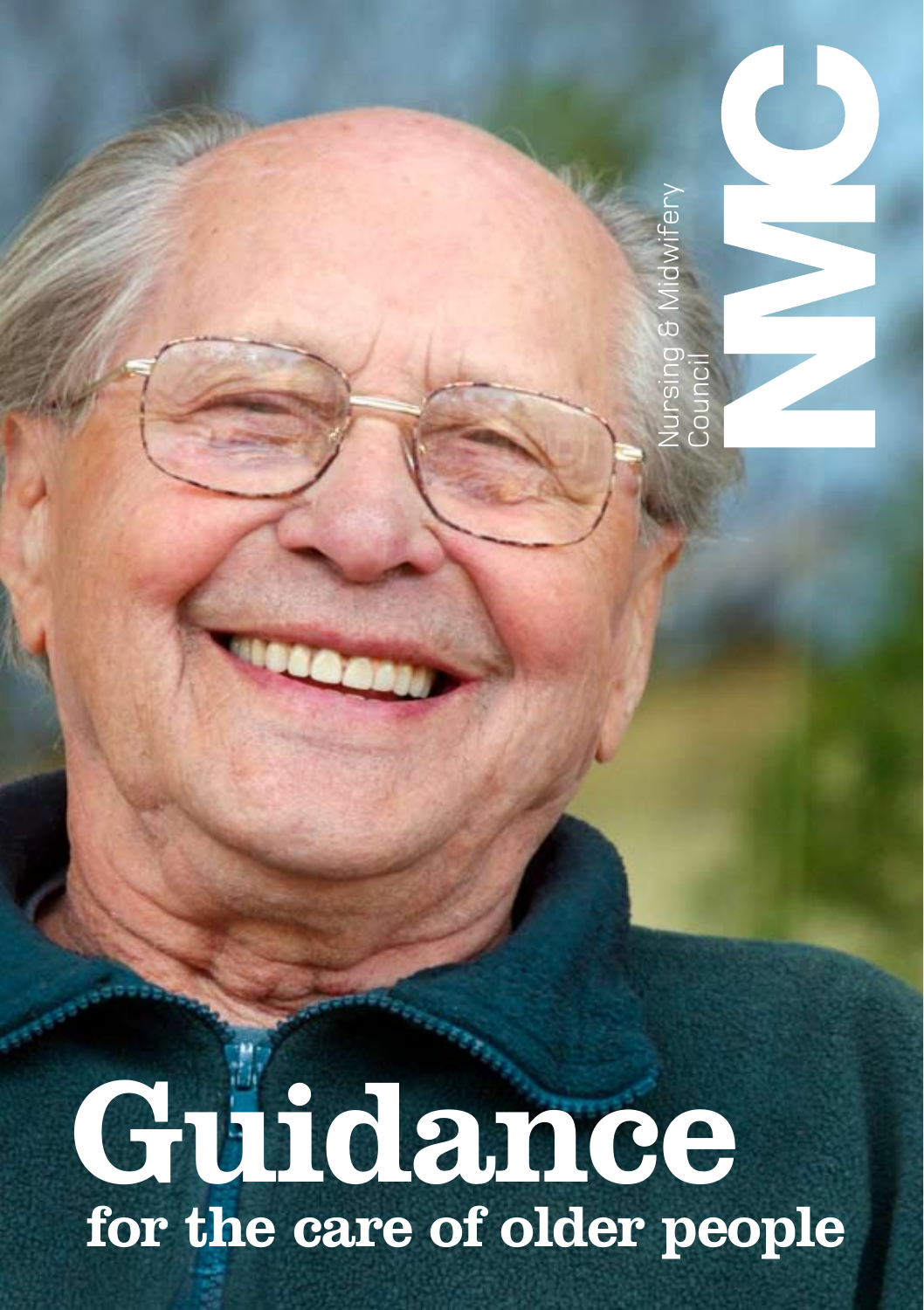## A great deal of work has already been done...

by many organisations and individuals to improve the care nurses and midwives who are of older people, particularly in relation to dignity in care. The reports and guidelines, which have been produced by the Department of Health, Devolved Health Administrations and other organisations, should be used in conjunction with this guidance from the NMC to further inform the practical implementation of best practice. It is not possible for the NMC to recommend or list specific reports and guidelines but further information and links to relevant documents can be found on the Government website of the country in which you work.

#### www.dh.gov.uk www.dhsspsni.gov.uk www.scotland.gov.uk www.wales.gov.uk

This guidance can be used as a tool to challenge poor standards of care and provides employers with a set of principles to judge performance against.

Although this guidance is for registered with the NMC it could be used in both pre and post registration training to provide principles for the delivery of best practice in caring for older people. It could also be used as a benchmark for principles of care delivery by all members of multidisciplinary teams, including healthcare support workers.

When the term *'older person '* is used it should also be taken to denote that sometimes it may also refer to 'relatives, carers or significant other '. This recognises the fact that although many older people take control of their own lives, some may want, or it may be necessary for, someone else to be involved.

When the term '*significant other* ' is used it includes partner, including same sex partner, relatives or carers.

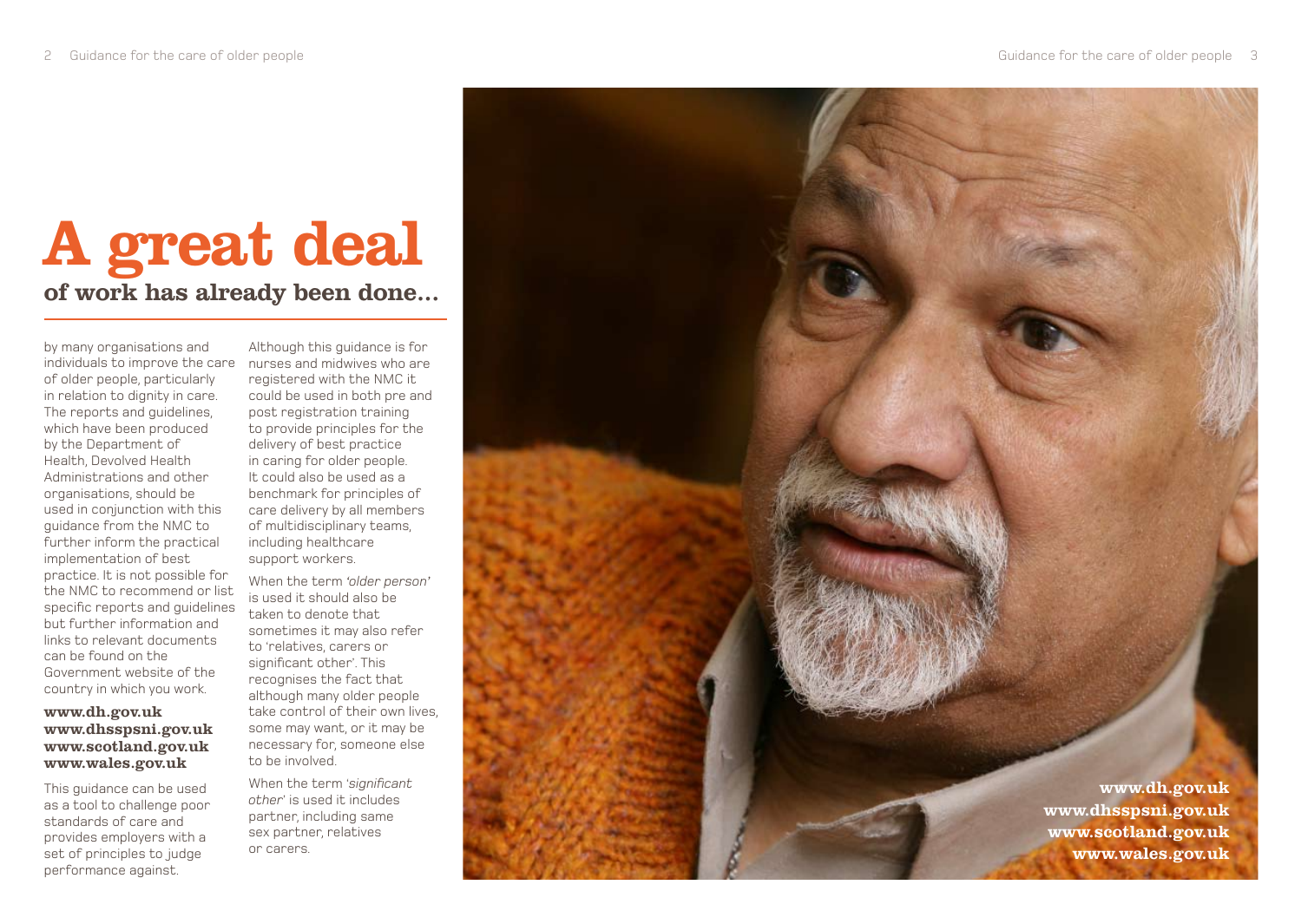

# Guidance for the care of older people



#### Introduction

The Nursing and Midwifery Council (NMC) is the UK regulator for two professions: nursing and midwifery. The core function of the NMC is to establish standards of education, training, conduct and performance for nursing and midwifery and to ensure those standards are maintained, thereby safeguarding the health and well-being of the public. The purpose of this guidance is to establish principles for best practice in the care of older people in all settings where nursing care is provided, in both community and hospital settings. It is important that all nurses and midwives, wherever they work, familiarise themselves with this guidance. This advice is to provide clarity for all nurses, specialist community public health nurses and midwives, and should be read in conjunction with *The Code: Standards of conduct, performance and ethics for nurses and midwives (NMC 2008)* and other relevant NMC guidance and advice that can be accessed at **www.nmc-uk.org**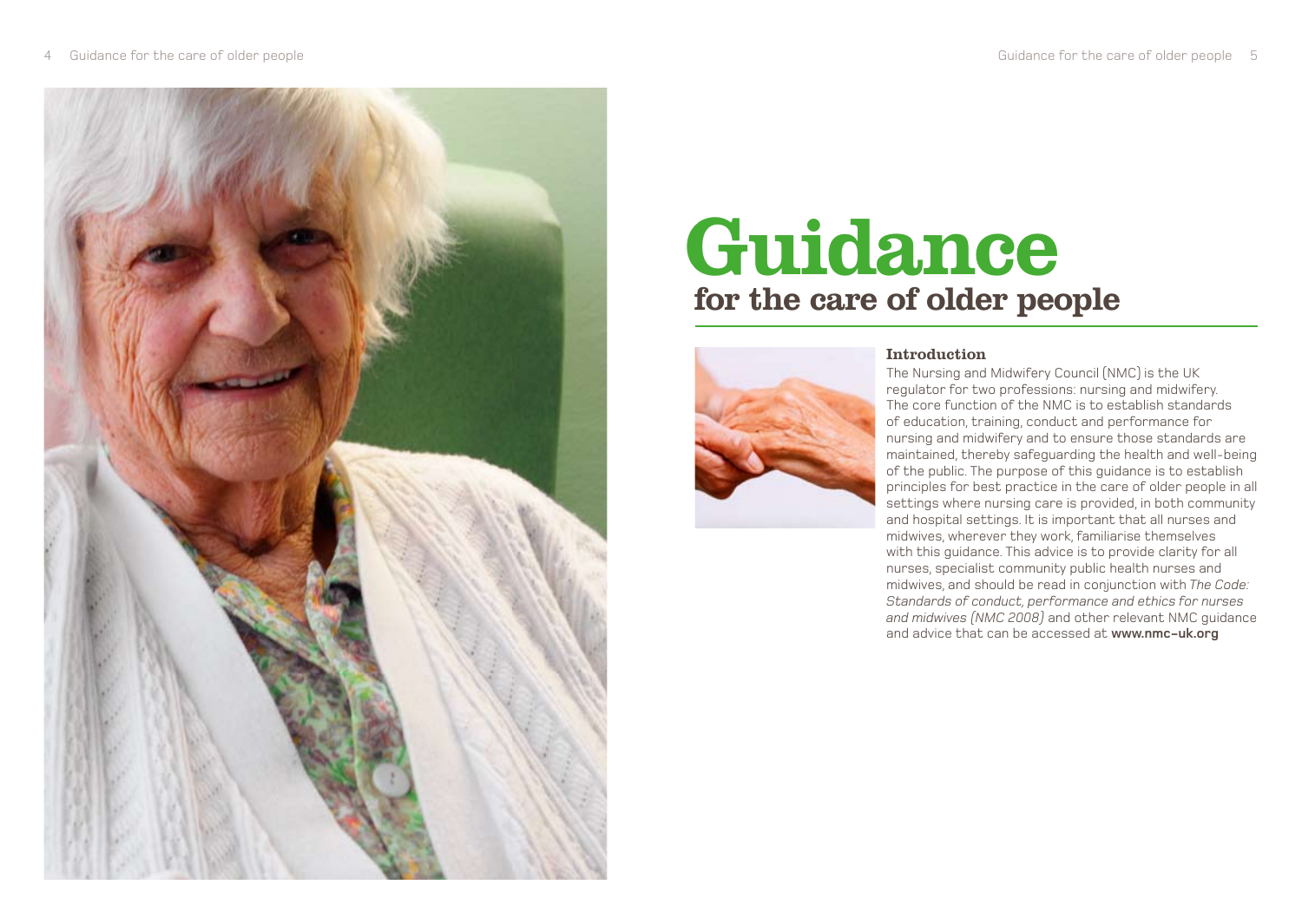The guidance recognises the fact that nursing older people is a specialism that requires highly skilled nurses who can deal with the complexity of health and social care needs that older people can present you with. As the older population increases so too does the need for greater understanding of

the specific needs of older people. Ensuring quality of life and well-being during old age is vital and includes addressing issues around ill health and frailty. There is no doubt that providing the fundamentals of care in a skilled and caring way can make a huge difference to life for older people in your care.

The essence of nursing care for older people is about getting to know and value people as individuals through effective assessment, finding out how they want to be cared for from their perspective, and providing care which ensures that respect, dignity and fairness are maintained.

Most of the principles of care identified in this guidance are not specific to older people but are what anyone receiving care would desire irrespective of age.

Older people do not have a particular need for the care outlined here compared with any other age group but it would appear that they are less likely to receive this care because of the inherent ageism in our society. The aim of this guidance is to encourage nurses to develop a positive attitude towards older people, and embrace positive feelings of respect and an understanding that older people are important members of society, the majority of whom have the potential to participate actively and be in control of their own lives. The principles in this guidance should encourage nurses to value the older people they care for and to promote opportunities for well-being and psychological growth rather than helplessness and deterioration.

The essence of nursing care for older people is about getting to know and value people as individuals...

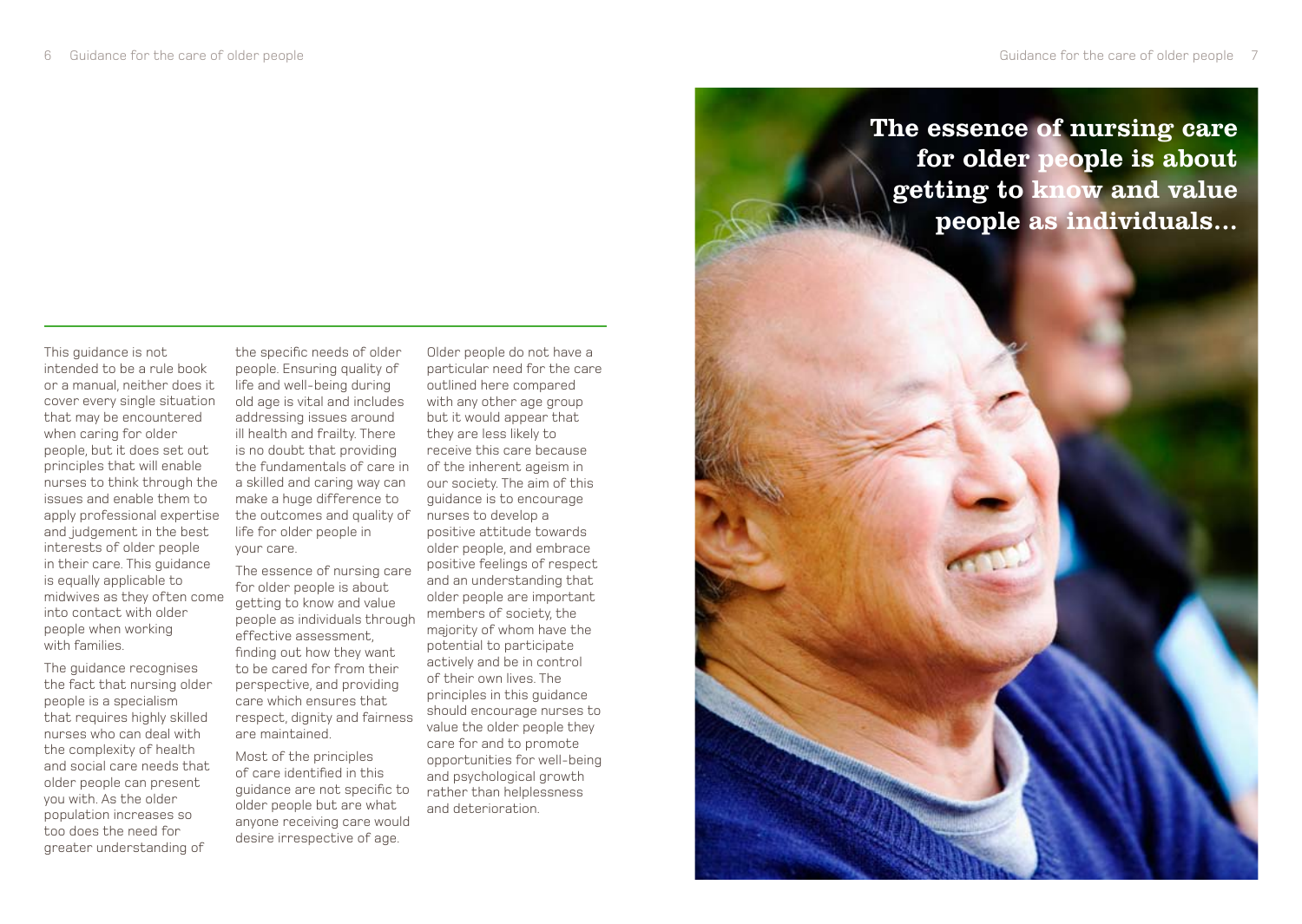# Background

In most countries around the world, populations are growing older with the population aged 60 and over growing faster than any other age group. At the end of 2008 a demographic milestone passed as the number of pensioners in the UK outnumbered that of children. In the next 10 years the number of people aged over 80 is likely to increase by 29% and by 85% in the next 20 years. By 2050 the changes will be even more dramatic as it is predicted there will be around 250,000 people aged over 100 in comparison to the figure of 10,000 in 2008.

This changing demographic presents a challenge to nurses to move from a medical model to focus more on health promotion and prevention of ill health to ensure that the majority of older people are enabled to enjoy healthy, fulfilling lives and make a positive contribution to the economy and society. Nurses have an important role to play in ensuring that services promote independence, well-being and active ageing as the majority of chronic illnesses which affect the lives of older people can be either prevented or postponed through lifestyle measures rather than clinical interventions. Nevertheless, it should be recognised that older people are more likely to experience ill health than younger people and they therefore

make up the majority of people who use the health and social care services. In fact over two thirds of acute general NHS hospital beds are occupied by people aged 65 years and over. Approximately 60% will have pre-existing mental health problems or will develop these during their stay, with depression, dementia and delirium accounting for 80% of these.

The principles of fairness, respect, equality, dignity and autonomy, which underpin all international human rights instruments, resonate strongly with most people's core values. These principles have a central place in the relationship between those providing nursing care and the people they care for and are embedded in many aspects of this guidance.



The guidance reflects the obligations placed on public authorities by the Human Rights Act 1998 (HRA) implemented in 2000 which incorporated the European Convention on Human Rights into our law. The most relevant Articles of the Convention are Article 2 – the right to life, Article 3 –the right to not be subjected to inhuman or degrading treatment and Article 8 – the right to respect for private and family life, one's home and correspondence.

This guidance also reflects the five United Nations Principles for Older Persons of independence, participation, care, selffulfilment and dignity (adopted in 1991), which confirms the right of older people to enjoy human rights and fundamental freedoms

when residing in any shelter, care or treatment facility. This includes the right for full respect for their dignity, beliefs, needs and privacy and the right to make decisions about their care and the quality of their lives. Older people should be able to live in dignity and security and be free from exploitation and physical or mental abuse.

This can only be achieved by valuing and respecting the older person as an individual and not just a person with a condition that needs to be treated. If nurses not only care for, but also care about older people in this way then older people will receive the "basic" care which they require and desire such as receiving food and drink, having their hygiene and continence, sexual, spiritual and relationship needs

identified and met, building relationships with the nurses caring for them and being communicated with. What older people, and some nurses, describe as "basic" care is in fact fundamental or essential care and is the foundation of the healing and therapeutic process.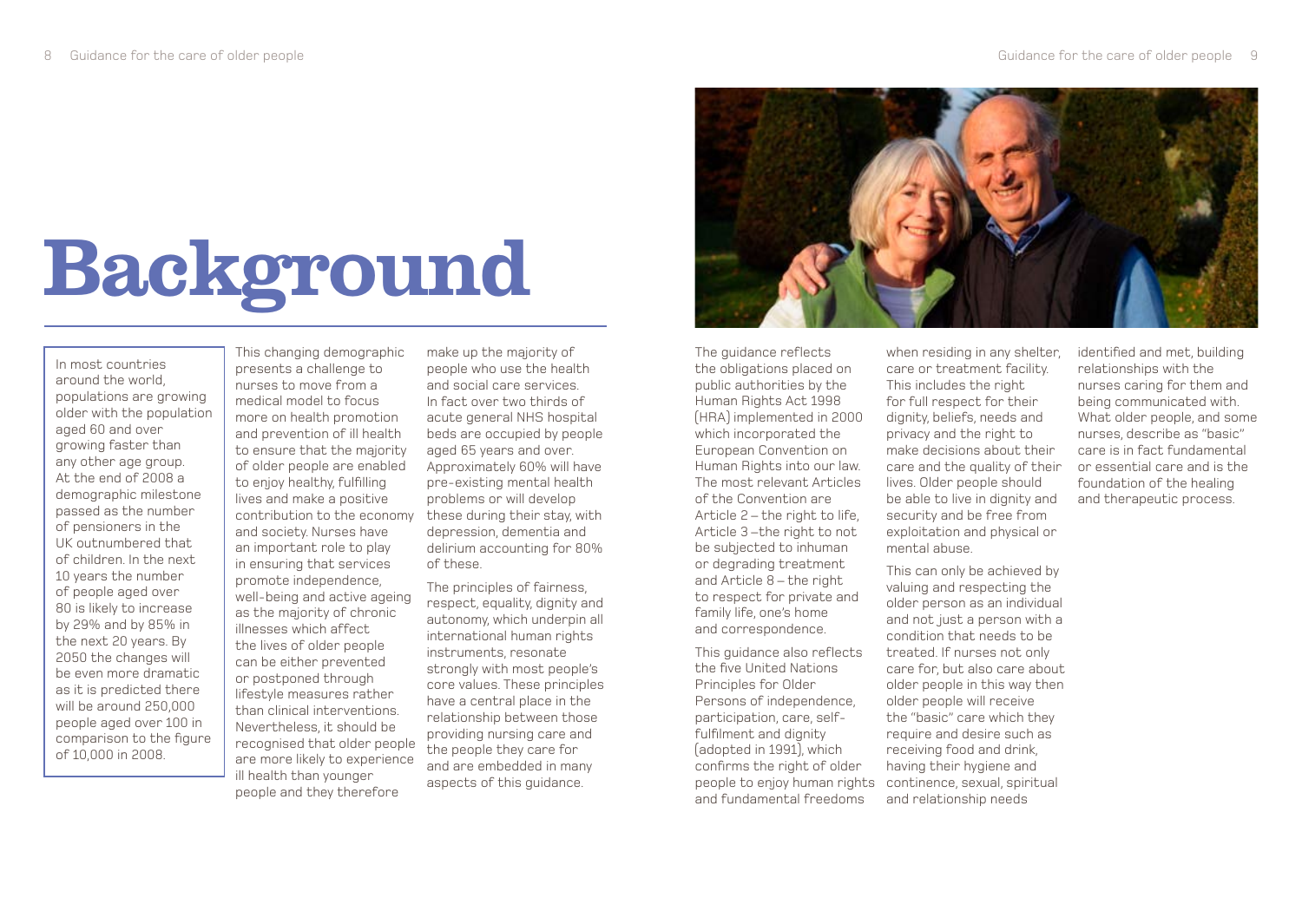There are three main elements to providing the fundamentals of CARE in a safe and effective way to older people:

## People, process **and place**

#### People:

nurses who are efficient and able to deliver safe, effective, quality care by being:

- •Competent: having the right knowledge, skills and attitude to care for older people
- •Assertive: challenging poor practice, including attitude and behaviour and safeguarding older people
- •Reliable and dependable
- •Empathetic, compassionate and kind

*See page 12*

#### Process:

delivering quality care which promotes dignity by nurturing and supporting the older person's self-respect

- Communicating with older people by not only talking with them, but listening to what they say
- •Assessment of need
- •Respect for privacy and dignity
- •Engaging in partnership working with older people, their families, carers and your colleagues

*See page 18*

#### Place:

diverse environments in the community or hospital where care is provided for older people which is:

- •Committed to equality and diversity
- •Appropriate
- •Resourced adequately
- •Effectively managed *See page 31*

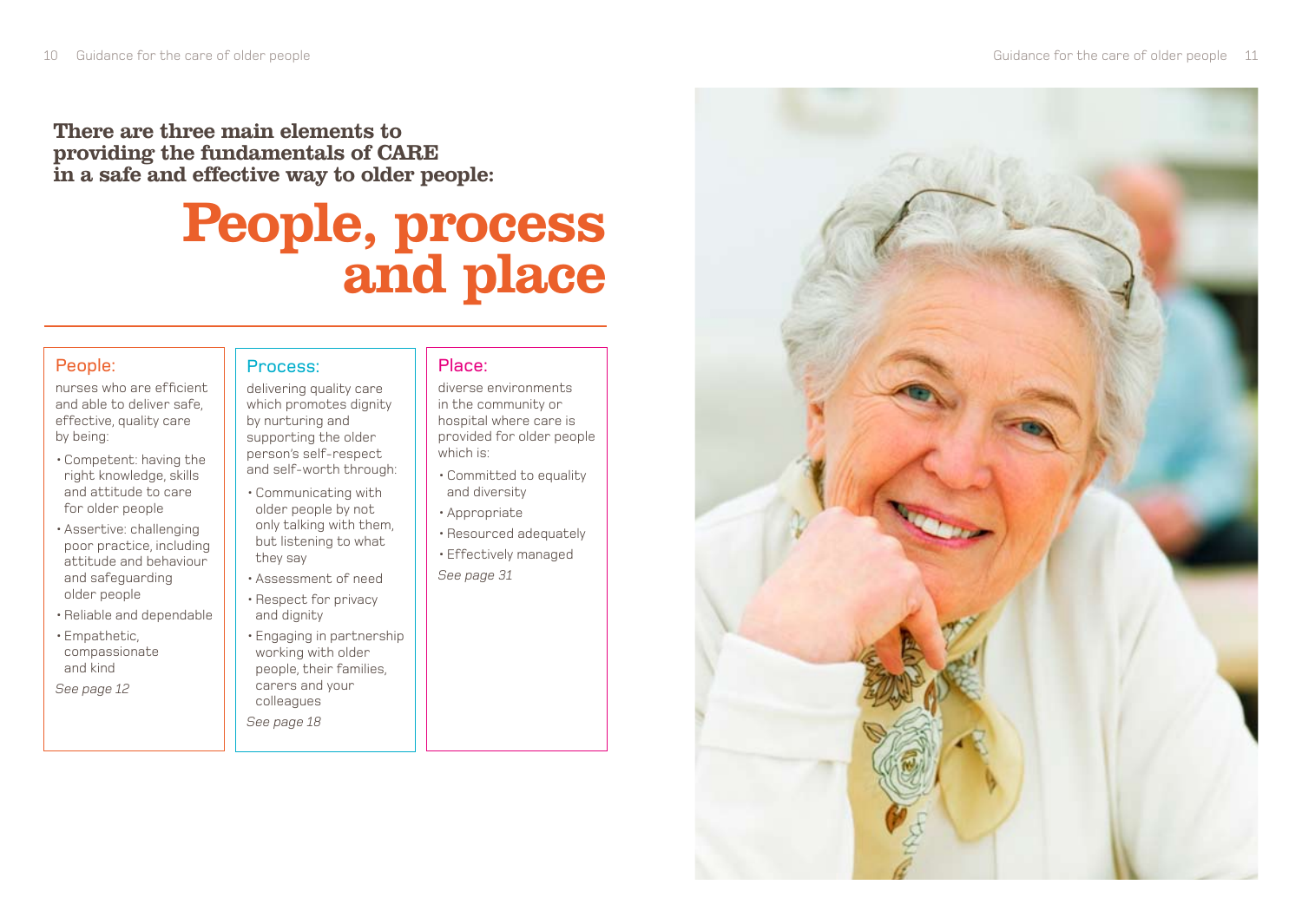"You must work with colleagues to monitor the quality of your work and maintain the safety of those in your care"

*The Code*

### People:

#### nurses who are efficient and able to deliver safe, effective, quality care.

#### Competent: having the right knowledge, skills and attitude to care for older people

The NMC states that competence is 'the skills and ability to practise safely and effectively without the need for direct supervision'. To be a competent nurse you need to have not only the *knowledge and skills* to carry out a task but also the *will* to provide compassionate, dignified care. You should never agree to undertake a task which you are not able to do.

*The Code*

Although most nurses know what they should be doing, they do not always do it. Philosophies of care and value statements are often displayed in care environments but the actions do not always reflect the words. Philosophies of care, value statements, standards, policies and competencies only guarantee what nurses can and should do, not necessarily what nurses do in practice.

"You must recognise and work within the limits of your competence"

It is essential as a nurse, in whichever setting you work either in the hospital or community, that you always provide fundamental care by:

- •ensuring that older people receive adequate fluids and are given help to eat when required
- giving assistance with personal hygiene if the older person is unable to do this for themselves
- •ensuring continence needs are met
- •recognising and addressing expressions of distress
- •observing for signs of pain and providing pain relief
- •respecting privacy and dignity
- •ensuring that older people are cared for in single sex accommodation whenever possible

•speaking to older people courteously and respectfully, addressing them as an adult without the use of terms such as "dearie" or "love" (it is important to recognise that regional variations exist where such terms may be part of everyday speech and it may appear unusual if they are omitted, however you should always check with the older person to ensure that the use of such terms is acceptable to them)

- •finding out what they would like to be called and then using their preferred name
- responding to requests for assistance promptly to reassure older people that when they need assistance someone will help them

If you feel unsure about a task or an element of care which you have been asked to undertake or oversee then you should raise your concerns immediately with

#### Assertive: challenging poor practice, including attitude and behaviour and safeguarding older people

#### "Provide a high standard of practice and care at all times"

#### *The Code*

a colleague.

As a nurse you are accountable for your practice and should always act in the best interests of those in your care. You also have a responsibility to ensure that care which older people receive is of a consistently high standard whether it is provided by yourself, a colleague or someone you delegate care

### "You must consult and take advice from colleagues when appropriate"

*The Code*

to. You need therefore to be continually monitoring and challenging if poor care is provided by colleagues and championing the quality of each older person's care experience. It is important that you give feedback to colleagues on their competence in caring, especially in relation to their behaviour and attitude.

If nurses providing care hold negative stereotypical views about older people and some of these older people are unable to assert their views, or right and have no advocate, this can result in undignified care and at its extreme lead to neglectful or abusive treatment:

**A nurse said** *"You're not getting back into bed until you eat this," but I couldn't eat it so I had to sit there. My legs were killing me (1)*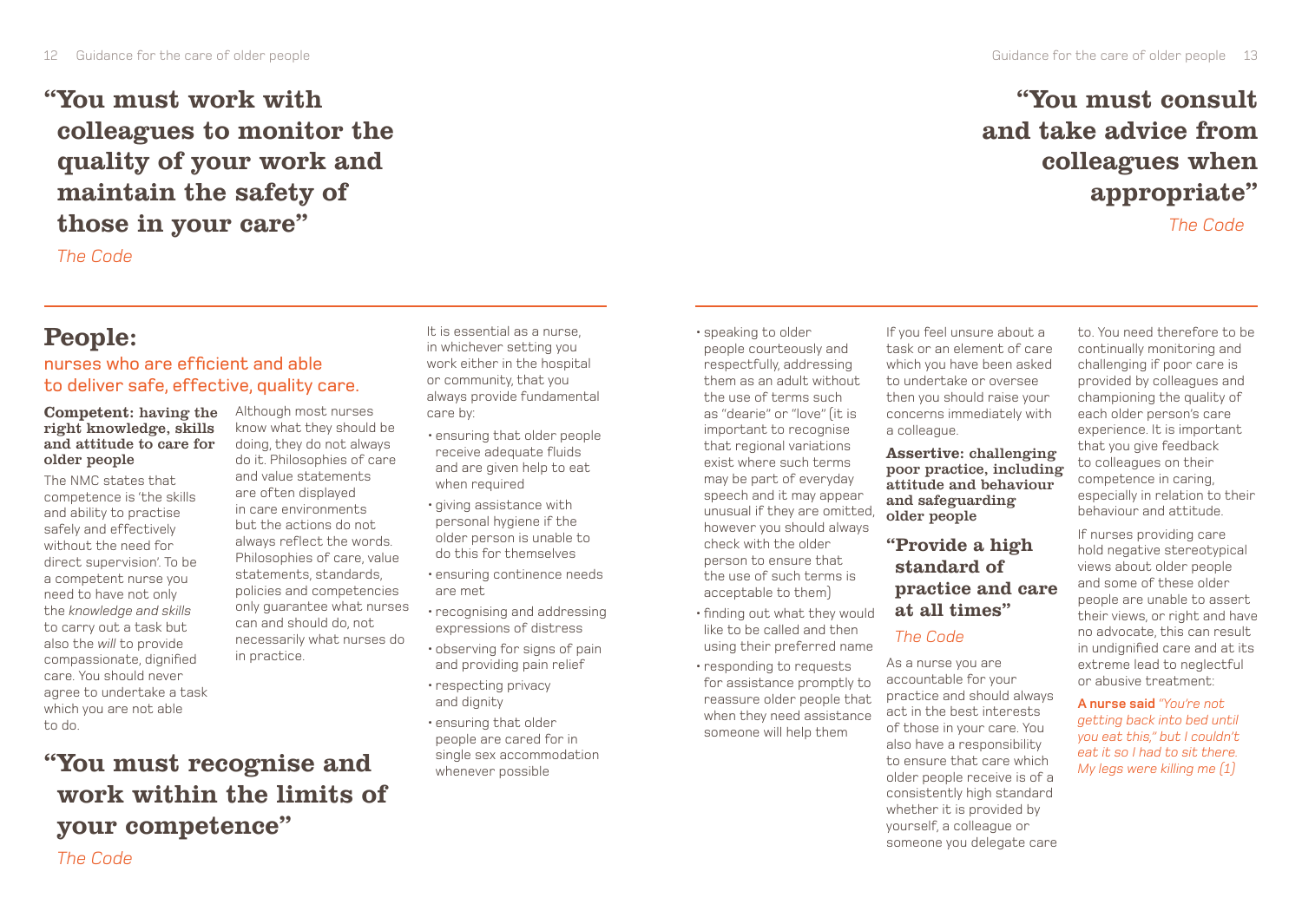"You must act without delay if you believe that you, a colleague or anyone else may be putting someone at risk"

*The Code*

If you observe a colleague, either a nurse or another healthcare professional, giving a poor standard of care you should intervene as soon as possible, raising your concerns with the colleague, while maintaining the safety of the older person. Your approach to the situation should be non-confrontational as very often individuals do not realise that they are behaving in an unacceptable way. Sometimes it may be difficult for you to deal with the issue yourself, perhaps because you may perceive the person to be more senior than yourself, but you should raise your concerns as soon as possible with a more senior colleague. This is particularly important when dealing with a potentially abusive situation with a vulnerable older person. The priority has to be ensuring that the person is safe from harm.

It is every adult's right to live in safety and be free from fear and abuse. Abuse is a violation of a person's human and civil rights by other people. It may be single or repeated acts, a failure to provide the care which someone needs or neglect.

"You must disclose information if you believe someone may be at risk of harm, in line with the law of the country in which you are practising"

#### *The Code*



#### 14 Guidance for the care of older people Guidance for the care of older people 15

### "Be open and honest, act with integrity and uphold the reputation of your profession"

*The Code*

#### Examples of abuse

**PHYSICAL** *– hitting, slapping, burning, pushing, restraining, giving too much medication, giving the wrong medication, giving inappropriate medication*

**PSYCHOLOGICAL** *– shouting, swearing, frightening, blaming, ignoring, humiliating*

**FINANCIAL** *– illegal or unauthorised use of someone's property, money, pension, valuables, theft, fraud* 

**SEXUAL** *– forcing someone to take part in any sexual activity without their consent*

**NEGLECT** *– depriving someone of food, clothing, heat, comfort, stimulation, social contact, attention, essential care* 

**INSTITUTIONAL –** *mistreatment of a person or persons by a regime or individual staff; it occurs when the needs of the institution are put before the needs of people in their care*

**DISCRIMINATORY –** *oppressive attitudes towards a person motivated by negative attitudes towards race, gender, disability, religion and belief, age, culture or sexual orientation*

As a nurse you have a responsibility to report abuse. Therefore if you see anything, hear anything or have any concerns about an older person you should take immediate action. It is essential that you follow your organisation's local policies and procedures for safeguarding and protecting vulnerable adults, dealing with abusive behaviour or whistle blowing, as other agencies such as social services or the police may need to be involved.

#### Reliable and

dependable: presenting a professional image which demonstrates that you are well organised and managing your time well. You should be able to prioritise tasks around the needs of people rather than being task oriented.

A sense of control should be in place so that people can be reassured that vital aspects of their care will not be missed.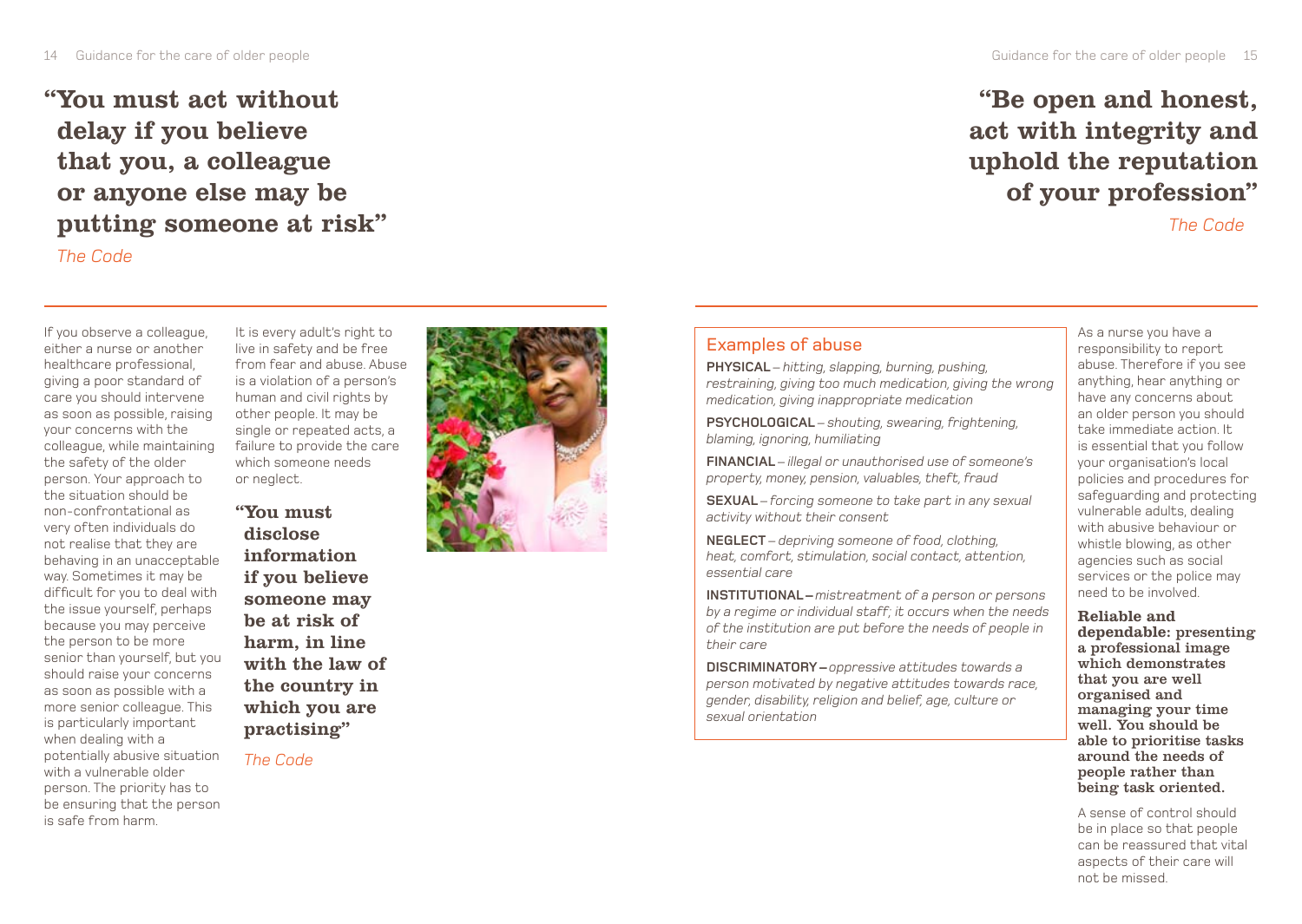### "You must treat people kindly and considerately"

*The Code*

Being reliable and dependable also means that when you say you will do something, you do it. Therefore when you say you will return to give assistance you should give a time and go back as promised. You also need to be reliable and dependable as a team member. This means:

- •arriving at work on time
- •completing documentation accurately and in a timely manner
- •communicating effectively with other team members
- •undertaking work allocated to you to the best of your ability
- •supporting and mentoring students and more junior members of staff
- •being aware when other team members may be stressed and finding it difficult to cope
- 'being there' for colleagues

#### Empathetic, compassionate and kind

As a nurse you should demonstrate empathy which means having a feeling for what someone is going through, perhaps by remembering or imagining yourself in a similar situation. In other words putting yourself in the person's place and trying to imagine how it would feel for you. This is different to sympathy which gives the impression of being sorry for what someone may be suffering, but not really having some feeling or understanding of what a person is going through.

You should also demonstrate compassion which goes a stage further than empathy. Compassion is about not only having some feeling of what someone may be going through, but also caring enough to want to help and do something to make the situation better.

As a nurse you should care for older people with both empathy and compassion. This can be enhanced by understanding the older person's history and background and the influence this can have on their current behaviour.

Assumptions are often made that because someone has chosen nursing as a career they will have both empathy and compassion for all older people in their care. The reality is that this is not always true. Some nurses appear to have the innate ability to be empathetic and compassionate; others may never have had these virtues or have lost them because of the drive for meeting targets and working in a task-oriented way with little or no respect for or recognition of the needs of the people they are caring for.

However nursing without empathy and compassion is empty and you should strive to develop skills in these areas.

*Helpfulness and friendliness are two characteristics that older people value in a nurse as well as warmth, cheerfulness, being decent and kind rather than giving care in a cold, surly, harsh, sharp or stern manner (2)*

Having an attitude of helpfulness is achieved by going to someone when called, giving people the opportunity to express their views, providing a good service, and showing an understanding of people's needs and therefore providing appropriate and personalised care.

not just 'doing their job' "*It has a lot going for it here, the little things they do, that are nice. I remember one nurse when I was poorly and she was washing my legs and I said: "Oh, look at the hairs on my legs!"* 

Older people appreciate when you do something which they feel may not be part of your duties as a nurse and is therefore unexpected and improves their care experience. Nurses who do this are seen to be compassionate and



*"Oh, don't worry about that" she said, and produced a razor and shaved my legs. I did feel good after that (1)*

Sometimes simply by asking an older person if there is anything you can do for them, or if there is anything they need, the response will be that they do not need anything at that time. This does however provide reassurance that you care and that if they do need something you will be there for them.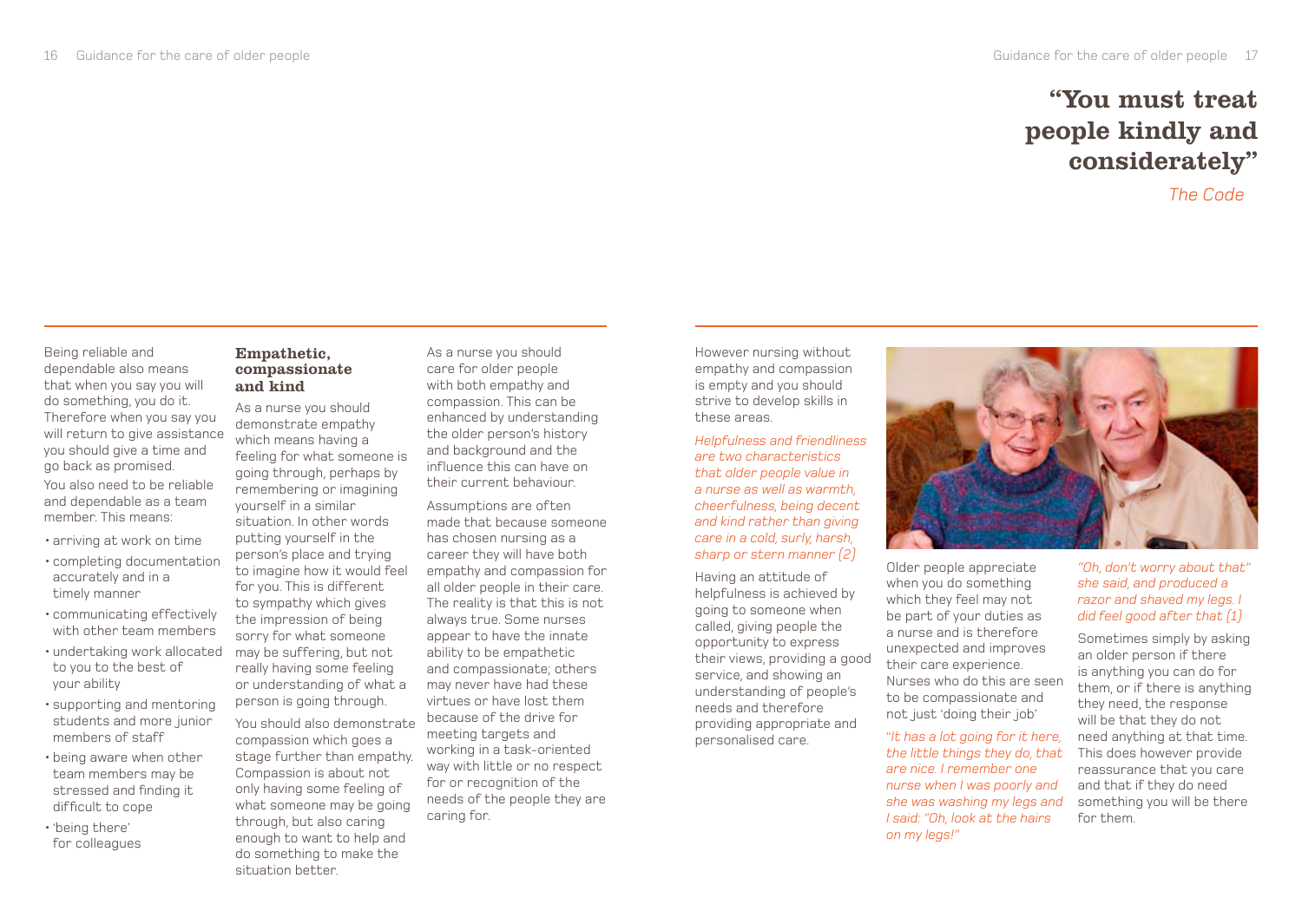### "You must listen to the people in your care and respond to their concerns and preferences"

*The Code*

### Process:

#### delivering quality care which promotes dignity by nurturing and supporting the older person's self-respect and self-worth

#### Communicate with older people by not only talking with them, but listening to what they say.

Communication is a twoway process. We all need to communicate with other people. Communicating our needs, wishes and feelings is vital not only to improve our quality of life but to preserve our sense of identity. Effective communication is one of the most essential skills that a nurse can have. Poor communication can have serious consequences and can damage the relationship between a nurse and an older person.

Communication is not only about the spoken word but also body language and

non-verbal cues. Effective communication takes place through interpreting body language and voice. It is important to remember that the spoken word is less effective than the message conveyed through body language. Eye contact is very important in establishing a link with an older person –

*"Healthcare providers should never look at their watch when talking to people because it indicates they are not paying attention to me and do not care, and that I am not that important" (3)*

It is important to remember that communication problems are not the norm for all older people. You need to take care that you do not raise your voice, speak more slowly, use simple language

or give little meaningful information when talking to an older person as this can appear to be patronising. You should find topics of conversation which will enable you to engage in meaningful discussion and conversation with the older person.

The care you give should reflect the needs and preferences of older people. In order to do this you need not only to talk with them but also listen to what they expect from you and your colleagues in terms of the care which they receive. You need to check that your understanding of what has been said is correct. Listening is valued as a sign of attentiveness and an indication of respect –

18 Guidance for the care of older people Guidance for the care of older people 19

"You must share with people, in a way they can understand, the information they want or need to know about their health"

*The Code*

*"There is an expression in the*  should be used whenever *eye, a movement in the face, a movement of the hand, anything, body language means more than words and you can tell if people are listening"(4)* 

Never underestimate the importance of listening to someone and giving them your undivided attention –

*"Older people, a lot of the time just don't feel good" but after an interaction with a nurse realised that the nurse "basically hasn't done anything except listen to you, but you feel better" (1)* 

There may be a number of reasons why you need to pay particular attention to meeting older people's language and communication needs. If an older person is unable to communicate effectively, and demonstrate a full understanding of the subject being discussed due to language differences, then an appropriately trained interpreter

possible. However in certain circumstances like. emergencies this may not be possible and a relative may be used.

Sometimes there may be difficulties with communication if the older person and a nurse have difficulty understanding each other due to dialect, regional, nationality or cultural differences. Steps should be taken to ensure that this is not detrimental to the care of the older person by addressing the issue and ensuring that the older person's needs are met. It is the responsibility of the nurse to ensure that the message being conveyed is clear and has been understood.

There may be physical barriers to communicating with older people such as hearing loss, visual impairment, cognitive impairment or aphasia (loss of ability to speak or understand words) and it may take longer for frail older people to process information. It is vital that you find out who the main carer is and respect the knowledge and experience they have of caring for the person as they will be able to explain how best to communicate with the older person. If you are unable to ascertain this then you need to be aware of suitable ways of communicating and who is available to provide assistance with this, such as speech and language therapists.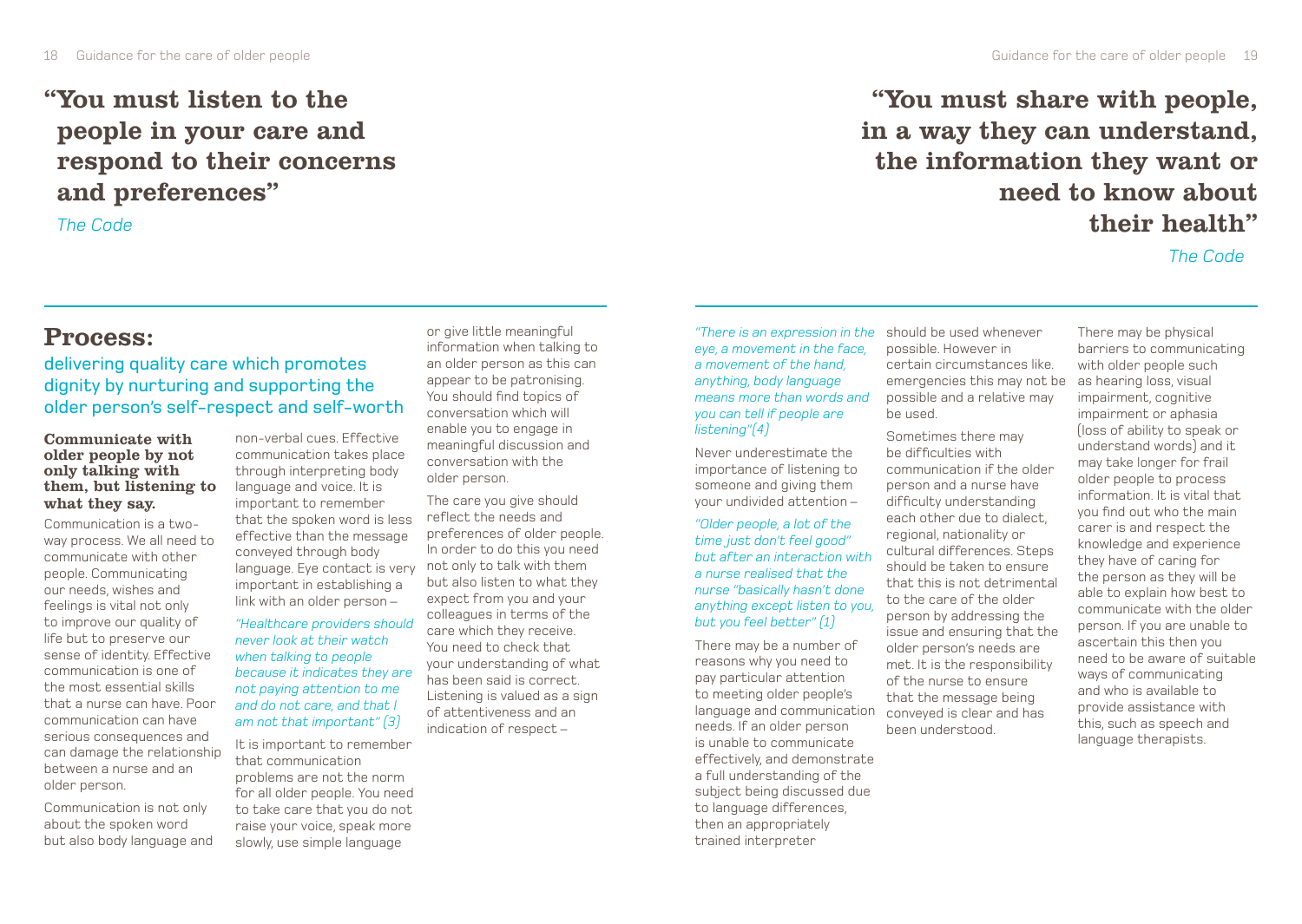### "You must make arrangements to meet people's language and communication needs"

#### *The Code*

When providing information you need to use the right language. Older people do not want to be patronised by being spoken to as if they were a child, talked down to or talked at. When giving an explanation you should not use jargonistic language –

#### "*You have a respiratory incident.*" "*A respiratory incident? I am choking to death. I am not having a respiratory incident!*" *(3)*

You need to take care that the language you use is not too technical for the older person to understand –

*"...the explanations I could understand. They didn't belittle me at all. She didn't use scientific language. I might have understood the scientific language possibly, but she didn't try to do that and again, I felt very reassured" (5)*



You should also be aware that different people require different amounts of information. It is really important that you find out how much information each individual wants as giving too little information can be stressful for some people but giving too much information to someone who does not want it can be just as stressful –

*"I feel we have the right to know what is happening to (our bodies) and …the right to know what is being done to (our bodies) and why" (3)* 

#### Assessment of need

#### "Treat people as individuals"

#### *The Code*

In order to provide individualised care for an older person it is necessary to carry out an assessment of their needs which may be:

- •Physical
- •Psychological
- •Psychosocial
- •Biological
- •Functional
- •Sexual
- •Spiritual
- •Cultural





Some older people and nurses may find it difficult to discuss some of these issues which may be perceived to be sensitive, but this can be overcome by building a relationship with the older person. Through assessment, information is acquired which is essential to facilitate the development of a plan of care which will not only enhance the health status of the older person but will help individuals to maintain or gain control over their health.

It should be recognised that older people may have both physical and mental health needs and that an assessment of both of these should be carried out. Particular attention should be paid to identifying older people who may be depressed as this is often missed. It is vital that, where appropriate, referrals are made to psychology or psychiatric services to ensure older people with depression are given support.

The importance of the influence of an older person's life history and personal circumstances should not be underestimated. Therefore personal and family relationships, social networks, previous occupation, sexual, cultural and spiritual needs should all be discussed as an integral part of ongoing assessment.

Taking these into account assists the assessor in gaining the older person's trust and respect and enhances the therapeutic relationship with the older person. They are of equal importance as the assessment of 'Activities of Daily Living' which form the basis of the majority of nursing assessments and should influence the development of an individualised plan of care.

*"The right knowledge means a full assessment and that's where we start from. It's around the daily activities of that person, their likes and dislikes, their abilities – we always seem to concentrate on people's inabilities, their hygiene, their eating, what is important to that individual and making that person focused" (6)*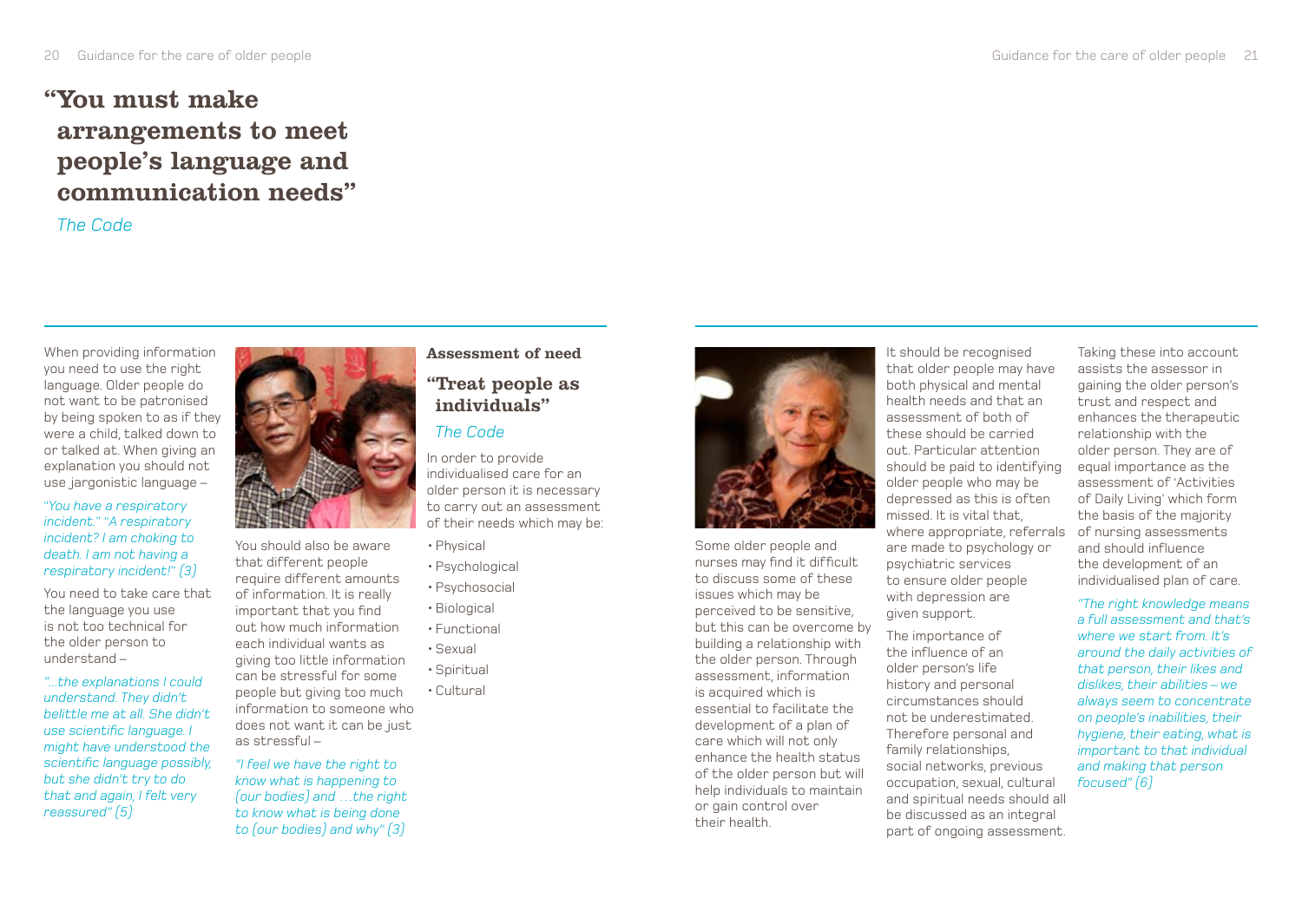

When carrying out an assessment you should always involve the older is vital to ensuring that the plan of care which is developed is truly person centred. If for any reason the person is unable to participate in the assessment then the views and experiences of their "significant other" should be taken into account. You should take into consideration who the older person wants to be involved as sometimes this may not be the prime care giver –

*"Older people should be asked who they want to be involved, there is an assumption made that carers are always the best people to advocate. There are some abusive carers, as well as some very good. It might be that some don't want their carers involved*" *(6)*

person as their contribution desires when providing end It is particularly important to take into account an older person's wishes and of life care. The opportunity to discuss personal needs and preferences, including how they want to be cared for and where they want to die, should be given so that individual preferences and choices can be taken into account and accommodated whenever possible. This assessment should be used to inform a co-ordinated approach to care by each professional and organisation involved in the care process.

> Assessment is essential to ensure that care is personalised rather than driven by a medical diagnosis or condition. Treatment and care should be planned in a way that suggests concern for the older person as an individual rather than being just a number or "the leg in room x". The most important thing to do is to take the time to ask and find out

how an older person wants to be treated and what is important to them from their perspective

#### *"I had a very good physical recovery and what impressed me most was how (they) treated me as a whole person, considering my physical as well as my psychological status. I felt that (they) really knew how*

*to support and encourage me and they knew how to make me feel relaxed. They created an environment in which I felt able to make a good recovery" (7)*

Although individual people will want different relationships with nurses, the majority of older people say they feel most comfortable when nurses know them on a personal level, for example by knowing about their family, their living arrangements and above all any worries or concerns they may have. This can only happen through comprehensive assessment.

Establishing a relationship takes time but older people appreciate nurses who take time to talk with them as they feel they are taking an interest in them as individuals. Older people accept the fact that every nurse will not know every detail about them, but they do expect every nurse to find out and give them important details when asked to. In order to do this you have to find out about, and keep up to date with each person's background, needs and progress. Sometimes it is not easy to understand why people behave in a particular way but it helps if you recognise that the person's behaviour and attitude is often influenced by their life experiences and possibly also the fear and difficulty in accepting physical or mental deterioration and the inevitability of death.

The very best of care can only be achieved if you are committed to getting to know older people in your care through effective assessment as individuals, finding out how best to care for and communicate with them from their perspective, whilst always ensuring that respect, dignity and fairness are consistently maintained.

#### Respect for privacy and dignity

Ageing is a natural part of life and as people age some may become more dependent on others. This means that some older people may require others to care for them and protect them in a way that they have not required since childhood. It is essential that care. They fear that if they you do not make the mistake are in the situation where of taking away their selfrespect and returning them to the status of a child but rather you should respect them as an adult.

"You must treat people as individuals and respect their dignity"

*The Code*

As a nurse you should treat all older people, irrespective of the care environment or their health status with dignity. Dignity relates to people's thoughts, feelings, and behaviours. It applies to everyone; each person has equal value as a human being. When caring for someone who is cognitively impaired it is important that you respect their feelings and behaviours and take seriously any concerns which they may express.

#### "*I never felt embarrassed because they treated me with respect. They didn't treat me as if I were nothing*" *(8)*

Some older people worry about becoming totally dependent on others for they are unable to care for themselves they will no longer be treated as an individual and that their independence and selfrespect will be denied.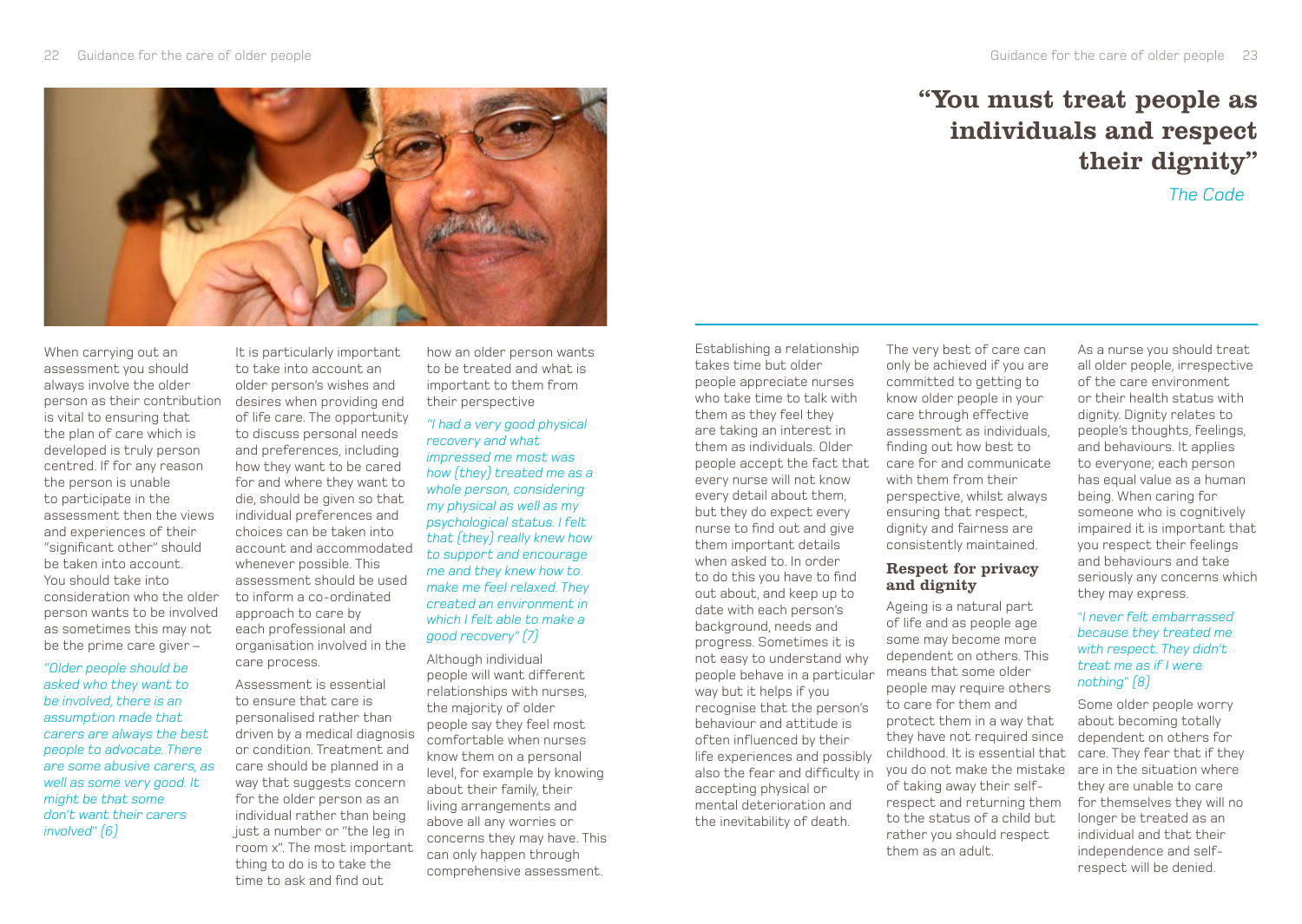### "You must respect and support people's rights to accept or decline treatment"

#### *The Code*

#### Some older people say that they would prefer to die than be in that situation

#### *"If you end up like a cabbage, you're deprived of all dignity and self-respect… that must be the worst possible experience – I hope I die before I get there" (2)*

Respectful treatment is particularly important when someone is dying. You should ensure that they are pain free, and that their hygiene, continence, nutritional, emotional, cultural and spiritual needs are met. You should acknowledge that partners, including same sex partners, families including children, close friends and informal carers of older people who are approaching the end of life, have a vital role to play in providing care and being involved in the decision making process.

You should identify who the older person wants to be with them at this time, who they want to be involved in making decisions and respect their wishes even if their choices conflict with your personal beliefs and values.

You should also recognise that "significant others" will have their own needs as for many this may be the first experience they have of being with or caring for someone who is dying. You should ensure that they are told about the likely progress of the older person's condition and are given practical and emotional support during the person's life and after their bereavement. During the older person's last hours you should ensure that they and their "significant others" are given privacy.

When dignified care is provided it dignifies not only the older person but the nurse also. An integral part of providing dignified care is how you present yourself. As a nurse you should present yourself at all times in a professional manner. Your demeanour, behaviour and attitude should portray a professional image which will encourage the trust. and confidence that older people have in your ability to provide dignified care.

Asking for permission to carry out care contributes to the retention of respect and control by older people. Privacy and dignity should be protected at all times. Many older people mentioned the embarrassment, shame, humiliation and loss of respect when privacy was denied. Washing, dressing and using the toilet are all examples of when consent should be obtained prior to giving care privately.

### "You must ensure that you gain consent before you begin any treatment or care"

*The Code*

ensure that each person in your care receives the care they need. Sometimes individuals will make the choice to refuse the care offered. You should discuss with them why they are refusing. It may be that they feel this is a way for them to maintain some control in their life or may indicate the onset or existence of a depressive illness. You should discuss with them the consequence of refusing the care offered, for example that there may be a deterioration in their health or that they may present a health hazard to others. However it is important that you acknowledge and respect that older people do have the right to deny themselves personal care and neglect themselves and you should honour their wishes. You should document fully any decisions made by an older person to decline care.

As a nurse you should

You should also be aware that some older people may want to make an advance decision to refuse treatment, should they lack capacity to make such a decision in the future. Others may wish to outline their general wishes and preferences about how they are cared for and perhaps where they would want to die. Where older people have set out clearly what their wishes are then these wishes should be respected.

#### "You must respect people's rights to confidentiality"

#### *The Code*

You need to be aware of any situation where there is the potential for confidentiality to be breached. This is particularly important when carrying out intimate personal care or when discussions are taking place of a sensitive nature.

Care should be taken that personal information and details are not disclosed to other people in your care, relatives, visitors or others who are not involved in the care process

*One woman on a urological ward described her embarrassment when the consultant explained her surgical procedure to her…. "I just thought, don't speak too loud – I'm not exactly proud of what's going on" (9)* 

It is vital that you are always aware of who may be able to overhear conversations wherever care is being provided.

#### Engage in partnership working with older people, their families, carers and your colleagues

Older people should be equal partners in their care; you should therefore not only listen to them but also explain processes and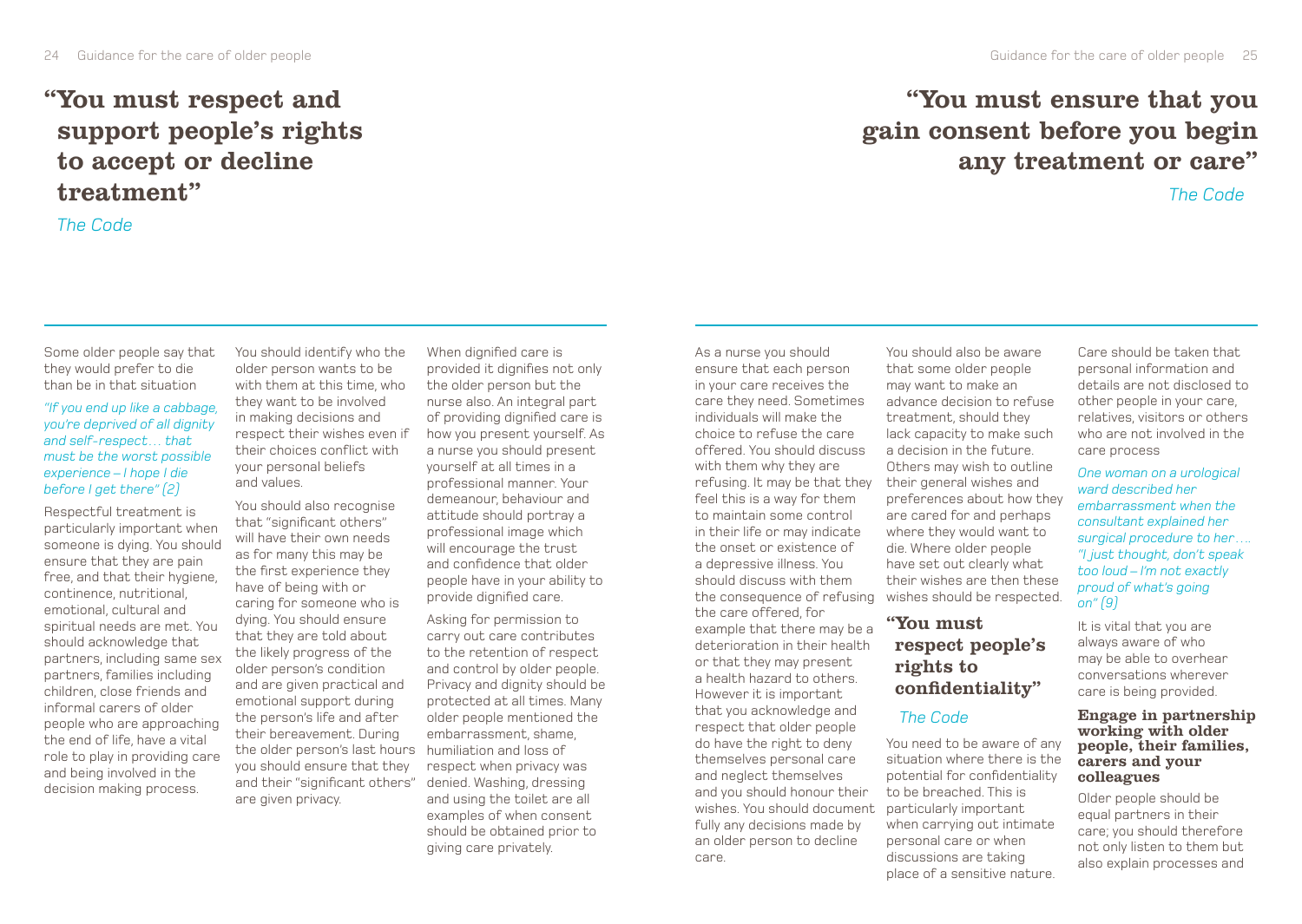### "You must recognise and respect the contribution that people make to their own care and well-being"

*The Code*

#### options they may have in their treatment or care plan so that they can make informed decisions about their care. The contribution that older people can make should be encouraged and valued. You should make a personal connection with older people in your care as making joint decisions about care options improves their perception of a positive care experience. If you actively engage with older people rather than waiting for them to raise issues, you *nurses) don't like it, but*  will prevent problems from arising and reduce anxieties. By handling concerns immediately and proactively you can prevent concerns becoming complaints.

"You must uphold people's rights to be fully involved in decisions about their care"

#### *The Code*

Many older people want to be involved in making decisions about their care –

#### "*I try to make decisions (about my care). They (the I try*" *(10)*

This means that you should involve older people in the process when you are carrying out assessments, planning or evaluating their care, providing any information and explanations so that they can make informed choices.



Many older people do not consider themselves to be a part of the care process and have low expectations in terms of what rights they have in being able to have an input into decisions which are being made about their care. Others are frightened to make any comments about the care they have received as they fear that they will be ignored or that their future care needs will not be met. As a nurse you should actively encourage older people to be involved in the decision making process and ensure that their voice is heard.

In this context advocacy is about acting on behalf of the older person in a professional capacity whilst ensuring that their best interests are central to any discussions or decisions. There may be a number of reasons why you as a nurse may need to act as an advocate for older people in your care. The older person may

- •be acutely ill
- •be physically compromised
- •be cognitively impaired •be unable to care for
- themselves
- •be unable or unwilling to speak out for themselves
- •on some occasions lack the capacity to make decisions

As a nurse you should encourage participation or if the older person is not able to speak up for themselves then you should advocate on the person's behalf putting forward their needs and views.

You need to be aware that if someone is unable to exercise their autonomy it As a nurse you are in an

may be necessary for you as a nurse to speak on their behalf to ensure that their rights are promoted – "*One night I was on duty and caring for an older person who was in a lot of pain. I asked the nurse in charge if she could call the doctor to prescribe a stronger painkiller. She said no because his pain relief had already been reassessed earlier that day. I wasn't happy about this so I kept going back to her but she didn't want to disturb the doctor. Eventually she agreed that I could call him. He came and prescribed different medication and the person settled and had a* 

*good sleep*" *(11)* 

ideal position to act as an advocate to support older people in fulfilling their need for self-respect, companionship, love and intimacy. These needs are often disregarded and overlooked but are of great importance to many older people. Some nurses do not feel able to discuss and deal with these issues. You should ensure that you receive the training and support to enable you to identify and meet these specific needs. It may also be appropriate to identify someone who can act as an independent advocate to ensure that these needs are met.

"You must act as an advocate for those in your care, helping them to access relevant health and social care, information and support"

#### *The Code*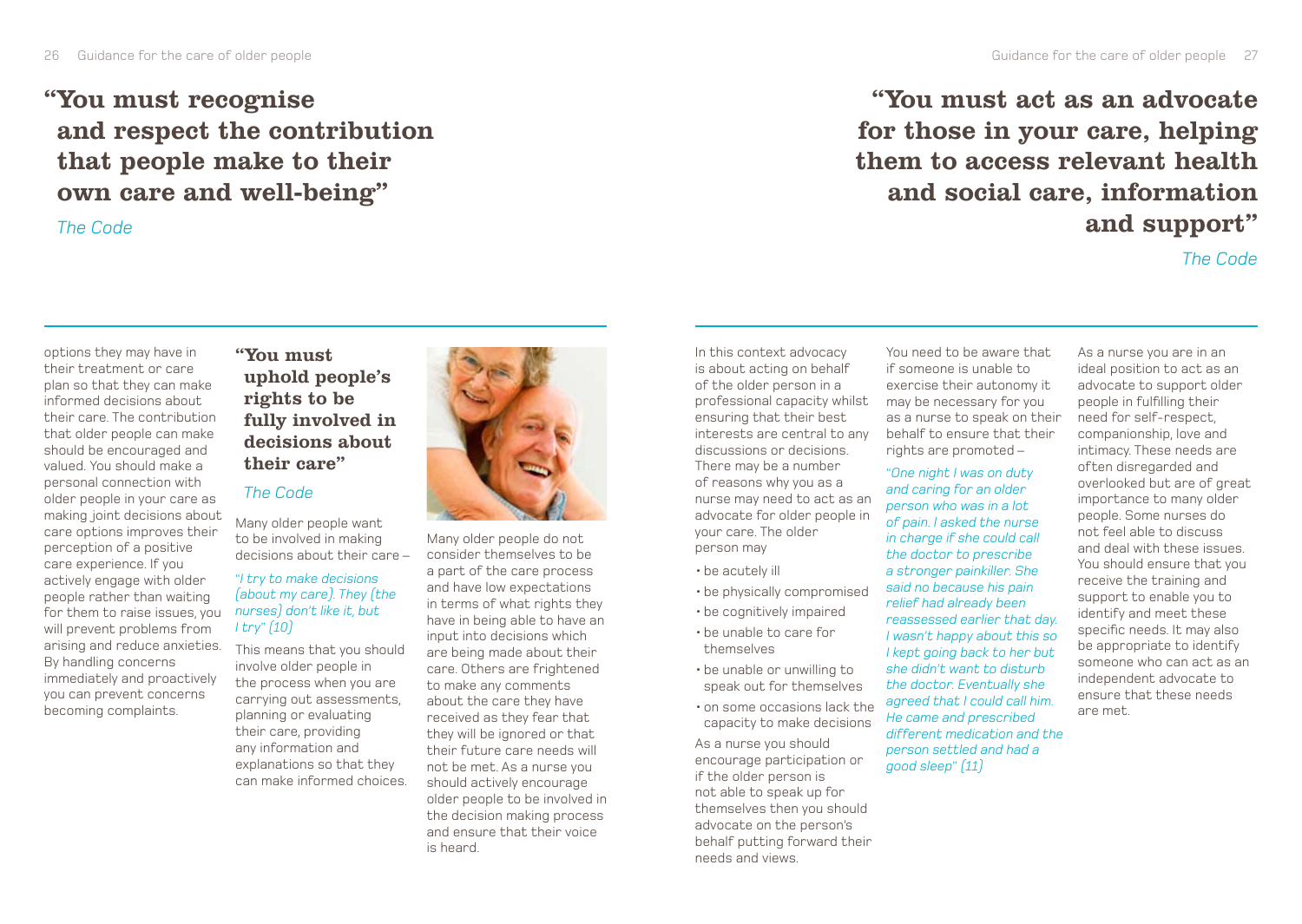"You must ensure people are informed about how and why information is shared by those who will be providing care"

*The Code*

#### "You must be aware of the legislation regarding mental capacity, ensuring that people who lack capacity remain at the centre of decision making and are fully safeguarded"

#### *The Code*

You should be familiar with the legislation regarding mental capacity which is specific to the country of the UK in which you work. You should always presume that older people who you provide treatment or care for are able to make their own decisions. Older people with cognitive problems may find it difficult at times to understand what is going on around them. Their capacity to make decisions can fluctuate and may vary depending on the decision to be made.

As a nurse you should be aware of the times when a person can be involved and should ensure that they are involved and not totally excluded from the decision making process. On occasions it may be necessary for you to obtain the services of someone who can advocate independently on behalf of an older person, for example an independent mental capacity advocate.

"You must work effectively as part of a team"

*The Code*

This means working "as a team" not just "in a team". Nurses should work together with other members of the multidisciplinary team and support each other to ensure that older people feel more confident about the care they will receive. It is important that any differences of opinion are resolved in private to prevent feelings of insecurity and lack of confidence in the care which is being provided if older people or their relatives overhear the discussions.

Working together as a team and communicating effectively with each other will give reassurance that information will be passed on and will be available to all team members. Comments such as

*"I'm not your nurse", "I don't know, I have been on holiday", "That's not my job" (12)*

are not helpful and do not inspire confidence in the level and standard of communication between team members. It is essential that clear documentation is kept to facilitate the communication process. You should make sure that the confidentiality of all documentation is maintained and only able to be accessed by those with authority to do so.

It is important that you explain to older people that any information that you are given will be shared with other members of the multidisciplinary team to ensure continuity of care. For example if an older person shares information with you which leads you to believe that they may be at risk you should explain to them that you have to share this information with your colleagues to ensure their safety.

#### "You must work co-operatively within teams and respect the skills, expertise and contributions of your colleagues"

#### *The Code*

Due to the complex needs of many older people it is of particular importance that a team approach is used when providing care. When caring for older people all members of the multidisciplinary team should be involved to ensure that the care planned and provided is holistic. Partnership working with older people and all the members of the multidisciplinary team is particularly important when a transition is being made between services and care environments. Continuity of care should also include ensuring that older people know who will be coming to their home when they are receiving care in the community

### "You must keep your colleagues informed when you are sharing the care of others"

*The Code*

*"The most important thing was continuity of care, so the older person knows who is coming to their house, you don't just get someone turning up saying I am Mrs Whatever, people need to know beforehand who is coming into their home. You are always being told don't answer your door to a stranger, very important" (6)*

You should aim for true inter-professional working where the needs of the older person are put before any organisational boundaries.

You need to recognise your limitations in the scope of your practice and refer to a colleague, for example older people's nurse specialists, psychiatric and palliative care nurses or other members of the multidisciplinary team, to ensure that the most appropriate care is provided.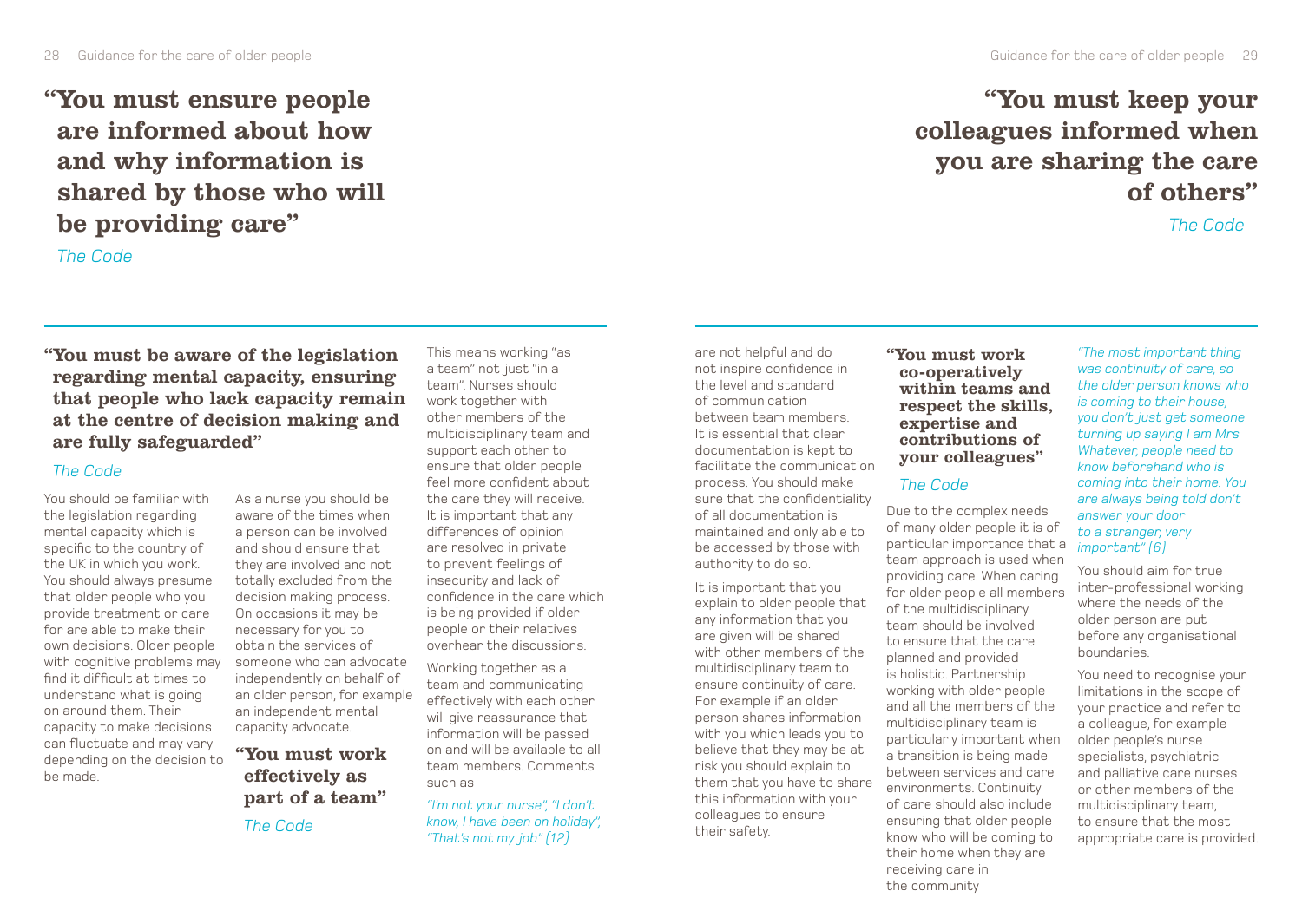### "You must demonstrate a personal and professional commitment to equality and diversity"

*The Code*

### Place:

diverse environments where older people are cared for in the community e.g. someone's own home, intermediate care settings, care homes, sheltered and extra care housing, hospices, prisons or in hospital which may be acute or rehabilitation in both general and mental health services.

> individual and meeting their specific needs rather than treating everyone in the same way. Diversity is about recognising that older people come from different backgrounds and embraces culture, social class, belief, disability, sexuality, gender, race and ethnicity, as well as older people from marginalised populations.

#### Committed to equality and diversity

Commitment to equality and diversity means providing care in a non-discriminatory, non-judgmental and respectful way. Equality is about making sure that all older people in your care are treated fairly and that care given is person centred, valuing each

"You must recognise and work within the limits of your competence" *The Code*

It is important that you as a nurse, familiarise yourself with the likely characteristics of specific minority groups and then respond accordingly. However to provide person centred care you should not make assumptions that every older person from that group will possess those characteristics. You should take action to assist people to maintain autonomy, control and a quality of life that anyone can reasonably expect irrespective of age, race, ethnicity, social class, gender, sexual orientation, disability or religion and belief.

The care environment should provide for the diverse needs of those who use the service. Advice should be sought from the local community and support organisations to ensure that the environment does reflect the needs of older people from minority groups. It is also important to seek the views of older people using the care environment to ensure that individual needs

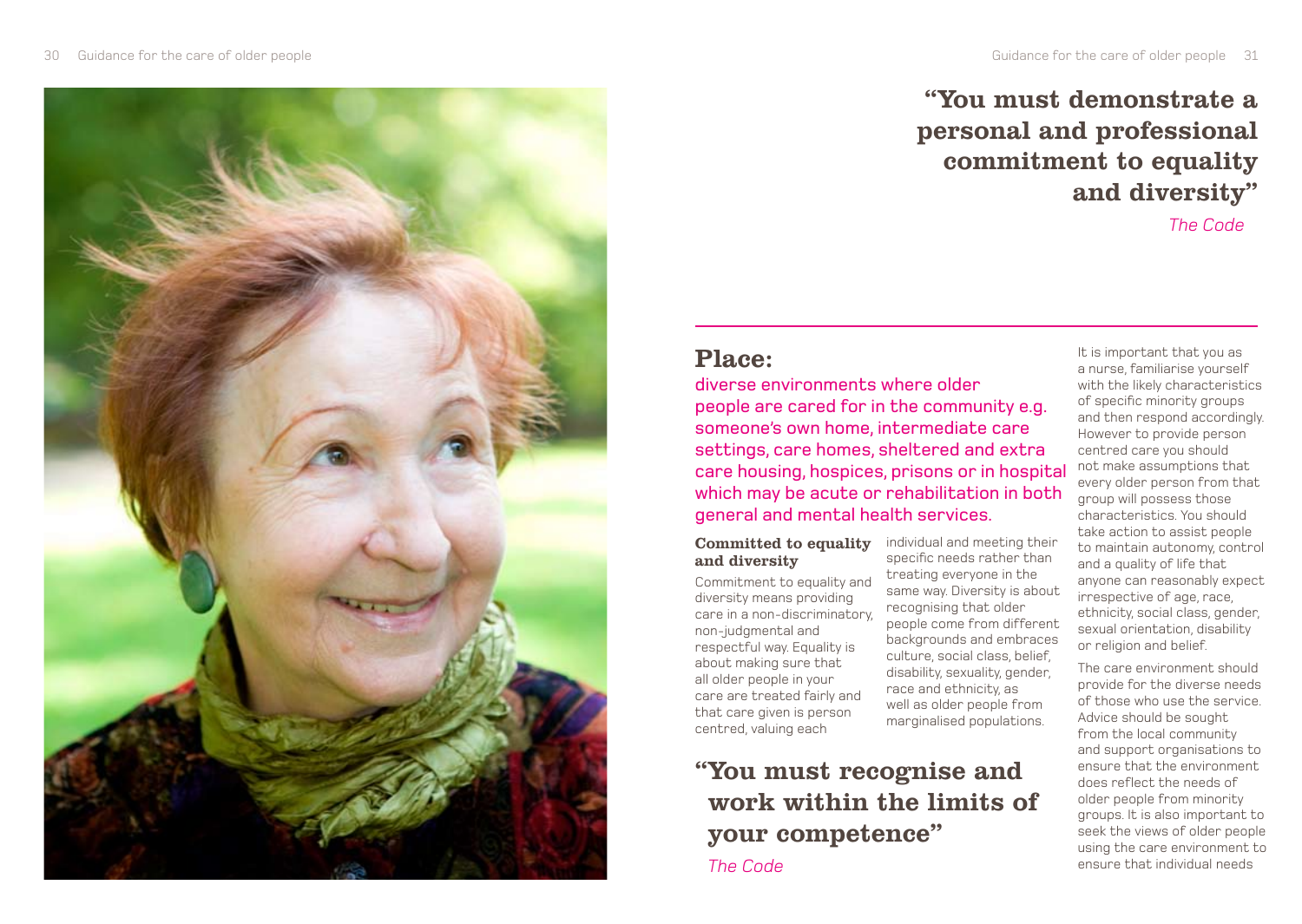### "You must not discriminate in any way against those in your care"

*The Code*

are met as these may differ from the wider minority group.

Discrimination in care occurs when the care you give to one person differs from another with the same needs, for example when the standard of care is not as high as the care received by another person. There are many reasons why older people experience discrimination including age, race, ethnicity, social class, gender, sexual orientation, disability or religion and belief. Your own beliefs, values and practices can have an influence on the way you provide care and treatment to others.

Nevertheless older people want to experience care and treatment which actively encompasses their values, beliefs and practices. This means that they expect you as a nurse to understand and respect their individual values, beliefs, personal relationships, rules of behaviour and lifestyle choices. How they behave and think may be very different from how you would behave or think. You may experience hostility towards your cultural heritage, beliefs, values or life choices. These differences should not affect the quality of care you provide. Even if you disagree or disapprove of an older person's views or way of life, you should provide care in a non-judgemental way which meets their individual needs.

#### Appropriate environment

The environment of care should allow for care to be delivered in a dignified and safe way. As a nurse you may have to work in an environment which is not conducive to delivering care which meets the specific needs of older people. It is important when new facilities are being built or modifications are made to existing facilities that nurses are involved in the design and redesign to ensure that the environment is conducive to providing care that meets the needs of older people.

"You must report your concerns in writing if problems in the environment of care are putting people at risk"



The care environment can be an indicator not only of how attentive nurses will be to people but also to the whole process of caring. Therefore if the care environment lacks cleanliness, is untidy or noisy this can give the impression that there is a general lack of control and that important things may be missed. It can also raise concerns that there may be an increased risk of infection. This perception is justified and you should therefore take steps to ensure that the environment is clean and tidy and raise your concerns when standards of cleanliness are not maintained.

You should however recognise that in some care facilities or in the person's own home older people choose to live in an environment which you may think is not conducive to safe or healthy living. It is important to remember that choices and opportunities. individuals do have the right to make these decisions. Your role as a nurse is to make clear the risks involved able to cope, taking into and work with them to minimise the risk where possible and acceptable to the older person. You should be aware that you are a guest in the person's home and act accordingly.

The environment of care should promote independence and choice as far as possible taking into account the fact that some degree of risk may be inevitable.

It is necessary to discuss what level of risk is acceptable in order to maintain the person's quality of life and protect their independence and dignity. Avoiding risks totally constrains an older person's The steps you take to safeguard the person will depend on how they are account the safety of the care environment. An individual's choice may place them at risk, therefore there needs to be a balance between acceptable and unacceptable risk. Acceptable risks are those which maximise potential benefits to the individual while minimising potential harm. However if someone makes choices which places others at risk the balance tips over into unacceptable risk.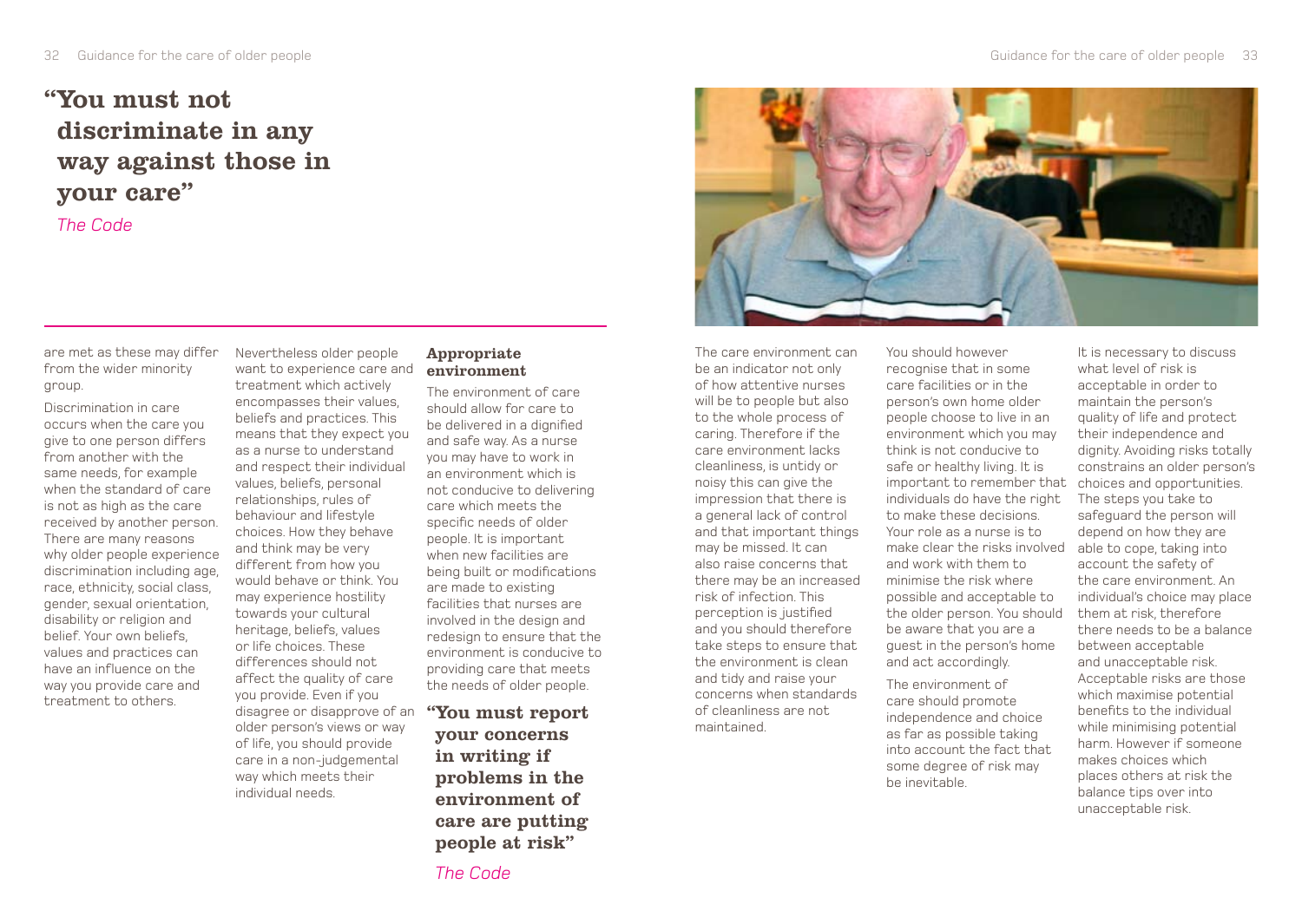"You must inform someone in authority if you experience problems that prevent you working within this Code or other nationally agreed standards"

*The Code*

### "You must make sure that everyone you are responsible for is supervised and supported"

*The Code*

Risk is a concept which tends to be viewed negatively but people take risks all the time and gain positive benefits from doing so. People want choice and control but in practice it is sometimes difficult to weigh the benefits of one choice of action against the potential risks. As a nurse you should ensure there is a balance between enabling people to have control over the decisions they make about their care and treatment, the way they choose to live their lives and ensuring they are free from harm, exploitation and mistreatment. It is essential that any decisions are made, following a risk assessment, in collaboration with the older person, their relative and other members of the multidisciplinary team, including social workers, and documented fully.

#### Resourced adequately

It is the responsibility of management to ensure that there are sufficient numbers of staff and the necessary equipment to provide effective care. It is essential that if you are unable to carry out care for someone because of a lack of resources you document this on the person's plan of care and record the consequences for the person. This information should be brought to the attention of your manager both verbally and in writing. This will provide them with valuable data to support their claims for more resources including staff.

Whether you are leading a team, delegating and supervising the work of others, carrying out enhanced roles or are working as part of a team under the leadership of others, you are always both professionally and personally accountable for any decisions you make and actions you take.

Some older people will make excuses for any deficiencies in the quality of care because they perceive the nurses to be busy. Their expectations may therefore be low and they may be grateful for whatever care they receive, particularly if they feel that the nurses do try to meet their needs.

"As a professional, you are personally accountable for your actions and omissions in your practice and must always be able to justify your decisions"



It is important that you manage your time effectively and prioritise your workload to ensure that you carry out all actions which are required of you.

#### Effectively managed

It is essential that there is a commitment from management at all levels within an organisation and indeed within the wider health and social care organisations, regionally and nationally, to support nurses to enable them to adhere to the principles of care for older people outlined in this guidance.

Effective managers and nurse leaders should be good role models and lead by example, making explicit the standard of care which they expect to be delivered within their area of responsibility. They should ensure that their staff can see their commitment to providing excellence in the care for older people. This should include acknowledging when circumstances such as poor staffing levels, due for example to sickness and vacancies, prevent their staff from delivering care to the standard outlined in

this guidance. As they are accountable for the delivery of care in their area of responsibility they should take steps to address these issues to ensure that the accountability of their staff is not compromised.

Those who manage nurses should be highly motivated to influence and develop members of their team to ensure that they have the necessary skills and abilities to care for older people. Particular attention should therefore be given to the need to ensure that the training needs of staff are identified and that training opportunities are provided. Specific training should be provided in

- •End of Life Care
- •Dignity in Care
- •Identifying and meeting the mental health needs of older people
- •Equality and diversity

*The Code*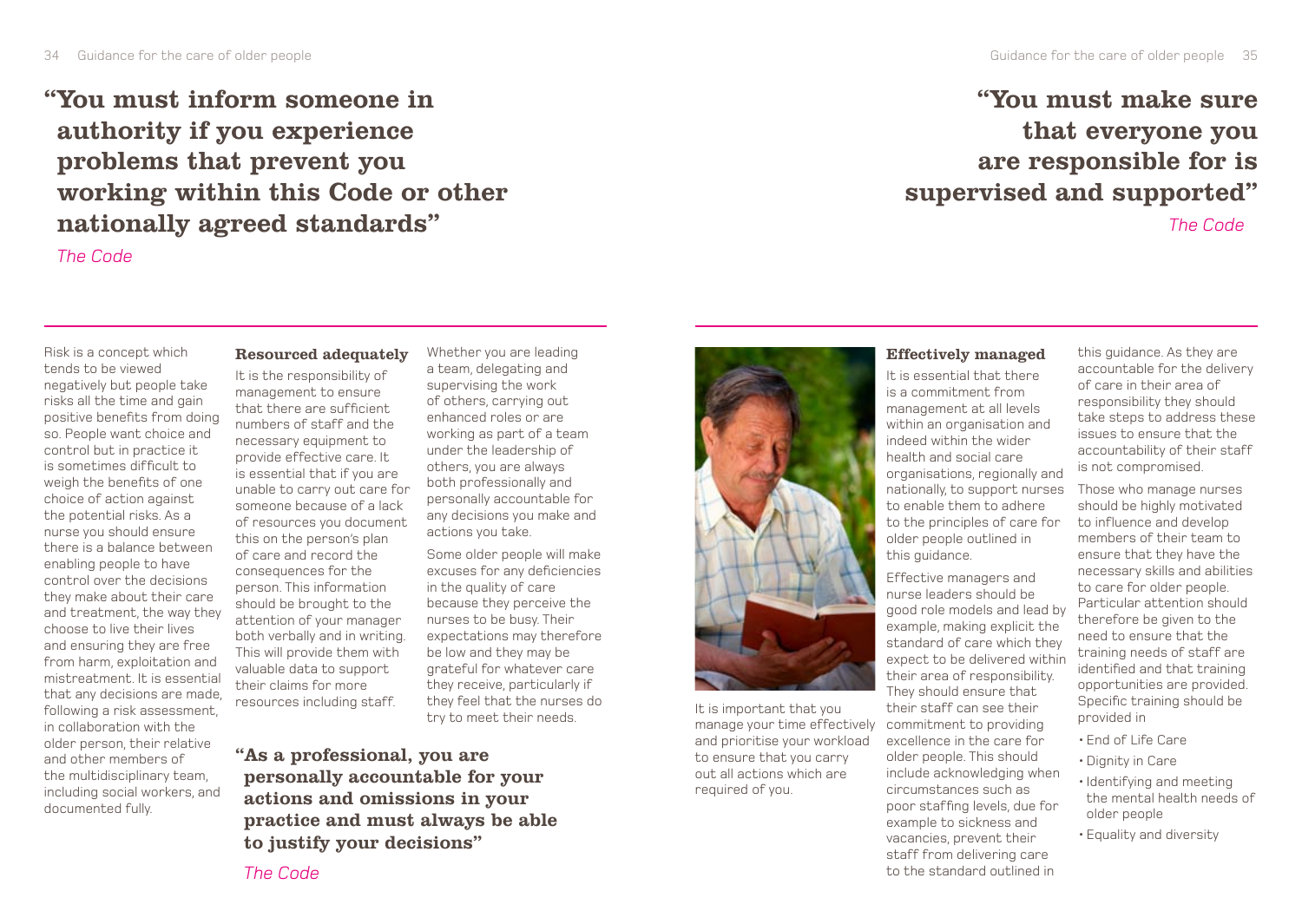### "You must give a constructive and honest response to anyone who complains about the care they receive"

*The Code*

When a complaint is made about the care which an older person has received, it is essential that the complaint is investigated thoroughly viewing the issues raised from the older person's perspective. Complaints should be viewed ensure that an older person as an opportunity to learn from to improve the care experience of other older people. Complaints will often has been made. It should be highlight training needs which can be incorporated into an action plan which can be shared with the complainant to demonstrate that concerns are taken seriously and action taken to address identified issues.

There should be an open culture in the care environment which encourages older people to raise their concerns without fear that their complaint will adversely affect the care provided. You should is not ignored or treated less favourably than other people because a complaint made clear to all staff that this is unacceptable and will not be tolerated.

> "You must not allow someone's complaint to prejudice the care you provide for them" *The Code*

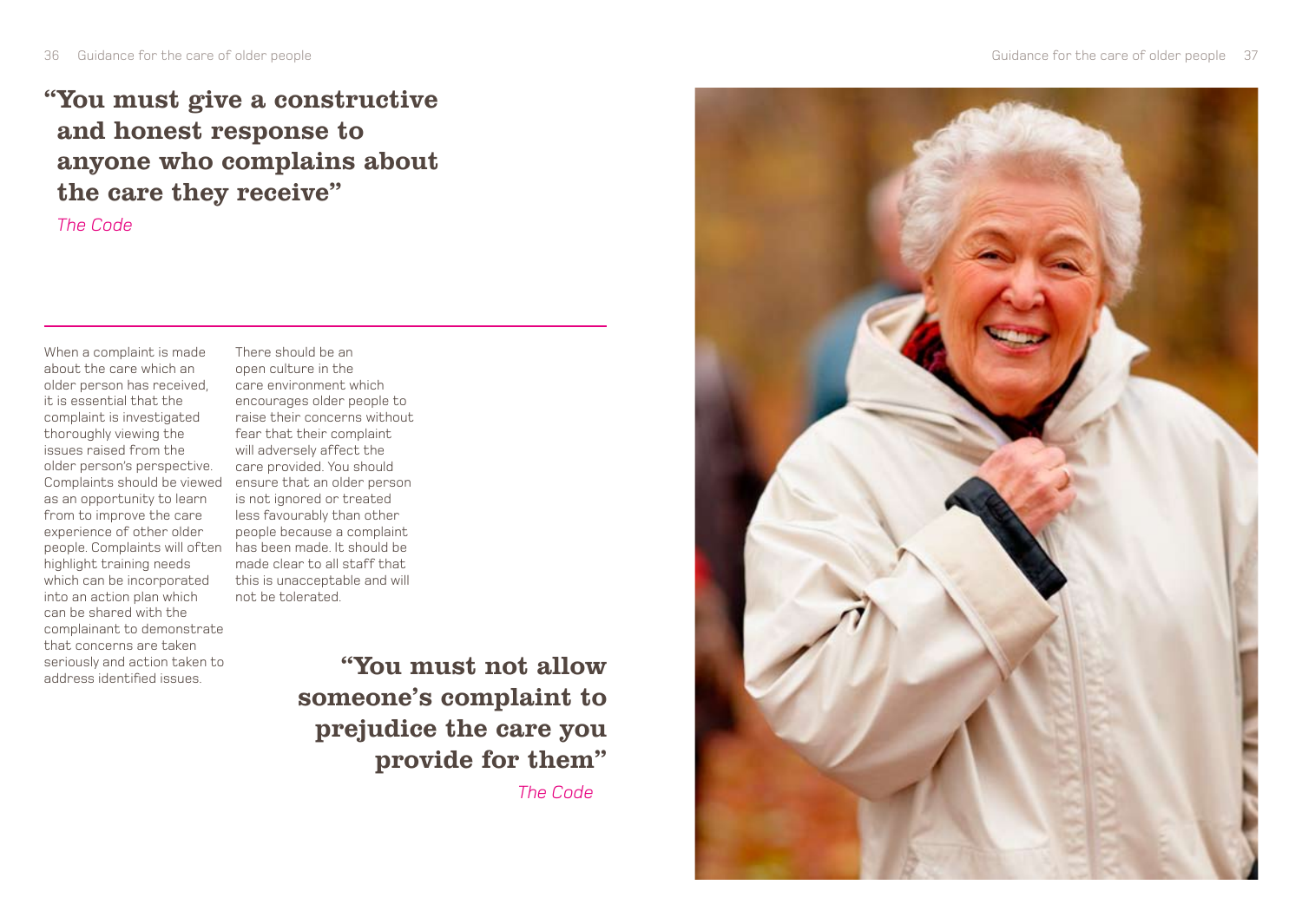# Conclusion

This guidance is constructed around the views of older people. It sets out what older people expect when receiving care and therefore provides a framework to help nurses to focus on the issues that matter most to them and enables nurses to provide a safe and positive care experience from the perspective of older people.

Quotations in the main body of this guidance are followed by a reference number, indicating which of these sources has been used.



#### References

- **(1)** Tutton, EM. Seers (2004) Comfort on a ward for older people, *Journal of Advanced Nursing,* (46)4, 380-389
- **(2)** Bayer, T. Tadd, W. Krajcik, S. (2005), The voice of older people, *Quality in Ageing,* 6(1), 22-29
- **(3)** Calvin, AO. Frazier, L. Cohen, MZ. (2007), Examining older adults' perceptions of healthcare providers, *Journal of Gerontological Nursing,* May, 6-12
- **(4)** Jonas-Simpson, C. Mitchell, GJ. Fisher, A. Jones, G. Linscott, J. (2006), The experience of being listened to: A qualitative study of older adults in long-term care settings, *Journal of Gerontological Nursing*, January, 46-53
- **(5)** Shaw, C. Williams, KS. Assassa, RP. (2000), Patients' views of a new nurse led continence service, *Journal of Clinical Nursing,* 0,574-584
- **(6)** Focus group members, Thurrock, October 2008
- **(7)** Williams, AM. & Irurita, VF. (2005), Emotional comfort: the patient's perspective of a therapeutic context, International *Journal of Nursing Studies,* 43, 405-451
- **(8)** Shaw, C et al (2000), Patient satisfaction with urodynamics: A qualitative study, *Journal of Advanced Nursing,* 32(6), 1356-1363
- **(9)** Baillie, L. (2007), The impact of urological conditions on patients' dignity, International *Journal of Urological Nursing,* 1(1), 27-35
- **(10)** Cooper, GH. Bruckner, E. (2005), Elder's impressions of ethicological issues in healthcare, Online J*ournal of Health Ethics,* 1(2) available at http://ethicsjournal.umc.edu/ojs2/ index.php/ojhe/article/viewFile/39/43
- **(11)** Band 5 Nurse in West Midlands NHS Trust
- **(12)** Nurses in various organisations